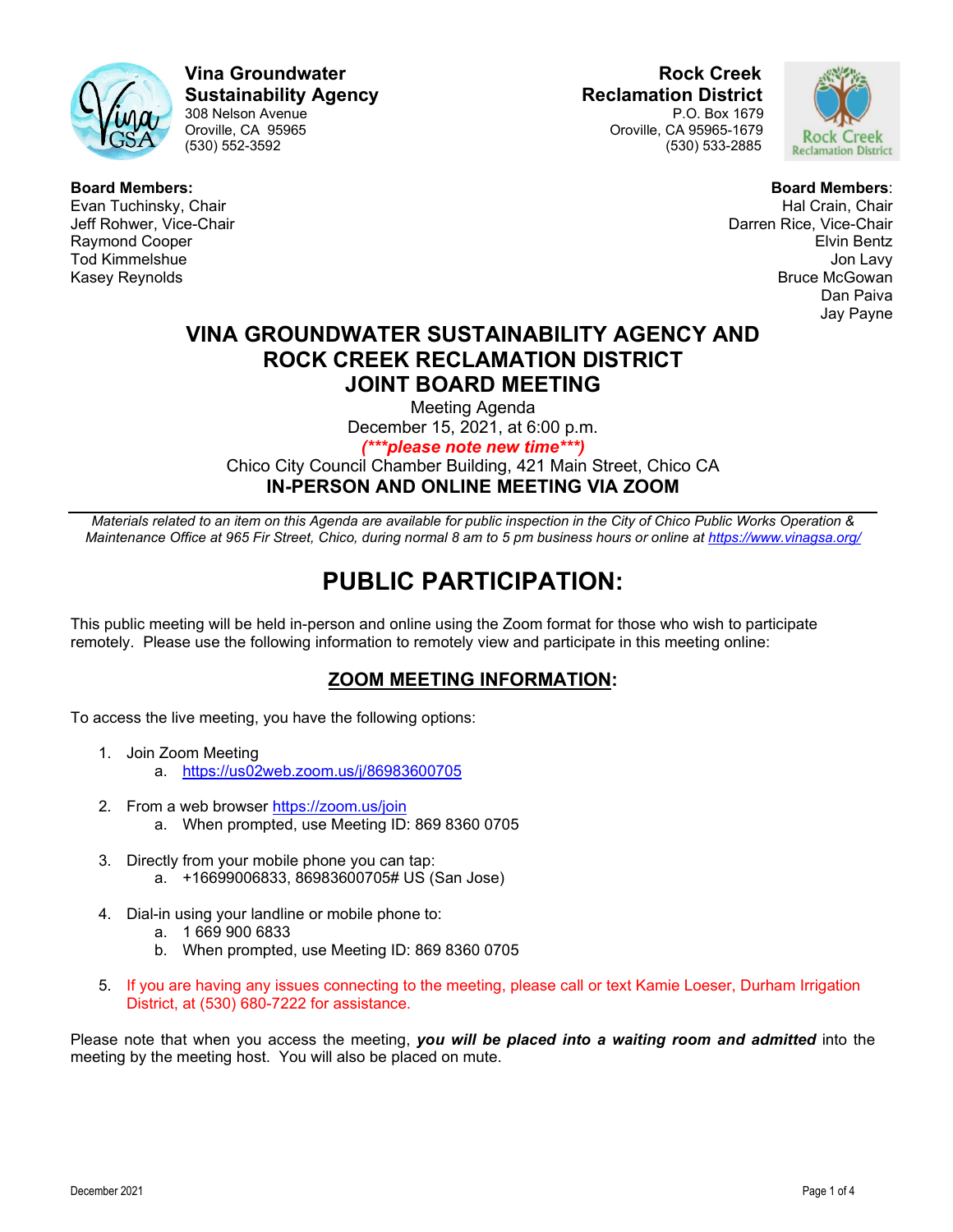# **PUBLIC COMMENT INFORMATION:**

All members of the public may address the GSA Boards on any item listed on the agenda or during Business from the Floor. Members of the public can submit public comment in one of three ways:

- 1. **EMAIL TO [VINAGSAPUBLICCOMMENTS@CHICOCA.GOV.](mailto:vinagsapubliccomments@chicoca.gov)** When submitting public comment via email, please indicate the item number your comment corresponds to in the subject line. Comments submitted will be sent to the full GSA Board members electronically prior to the start of the meeting. At the meeting, email comments will be acknowledged and read into the record by name only during the public comment period for the corresponding Agenda Item. Comments received after an agenda item has been heard will be made part of the written record if received prior to the end of the meeting.
- 2. **VERBALLY IN-PERSON AT THE MEETING.** Each Speaker will be asked to complete a Speaker Card and turn it into the Management Committee Staff prior to the conclusion of the staff presentation of the pertinent agenda item. Speakers are also asked to please state their name at the podium before speaking.
- 3. **VERBALLY VIA ZOOM APPLICATION OR BY TELEPHONE.** A member of the public may indicate their intent to speak by raising their hand any time after the item number has been called. Speakers will be called upon by both Chairs and unmuted by the Meeting Host.
	- a. If attending by Zoom application, please click the "raise hand button".
	- b. If attending by telephone dial \*9 to raise your hand. \*6 to mute/unmute yourself.
- 4. **TIME LIMIT.** Verbal comments, whether in person or on Zoom, will be limited to one comment per Agenda item, per attendee for no more than three (3) minutes, unless the Board Chairs specify a different time limit due to the number of speakers.

Groups or organizations are encouraged to select a spokesperson to speak on their behalf. Each subsequent speaker is also encouraged to only submit new information rather than repeating comments made by prior speakers or to simply indicate their agreement with a prior speaker.

# **PROCEDURE FOR PUBLIC AND BOARD MEMBER COMMENTS ON AGENDA ITEMS**

After the staff report for each agenda item, the Chairs will take questions and/or comments from other Board members, with the Chairs commenting last. Speakers are to address their comments directly to the respective Boards. Staff and Legal Counsel will respond to questions from the public at the direction of the Chairs.

# **REQUIREMENT FOR ROLLCALL VOTES ON ALL MOTIONS**

Pursuant to government code section 5495(a), "all votes taken during a teleconferenced meeting shall be by rollcall." All rollcall votes will be taken in alphabetic order by the last name of the respective Board members, with each Board Vice-Chairs and Chairs voting last.

The audio and video recording of the Joint Vina GSA and RCRD GSA meeting and related materials will be posted at on the Vina GSA website at: [https://www.vinagsa.org/meetings.](https://www.vinagsa.org/meetings)

**Agenda Prepared: 12/9/2021 Agenda Posted: 12/10/2021 Prior to: 6:00 p.m.**



Please contact the City of Chico Public Works Department at (530) 894-4200 if you require an agenda in an alternative format or if you need to request a disability-related modification or accommodation. This request should be received at least three working days prior to the meeting.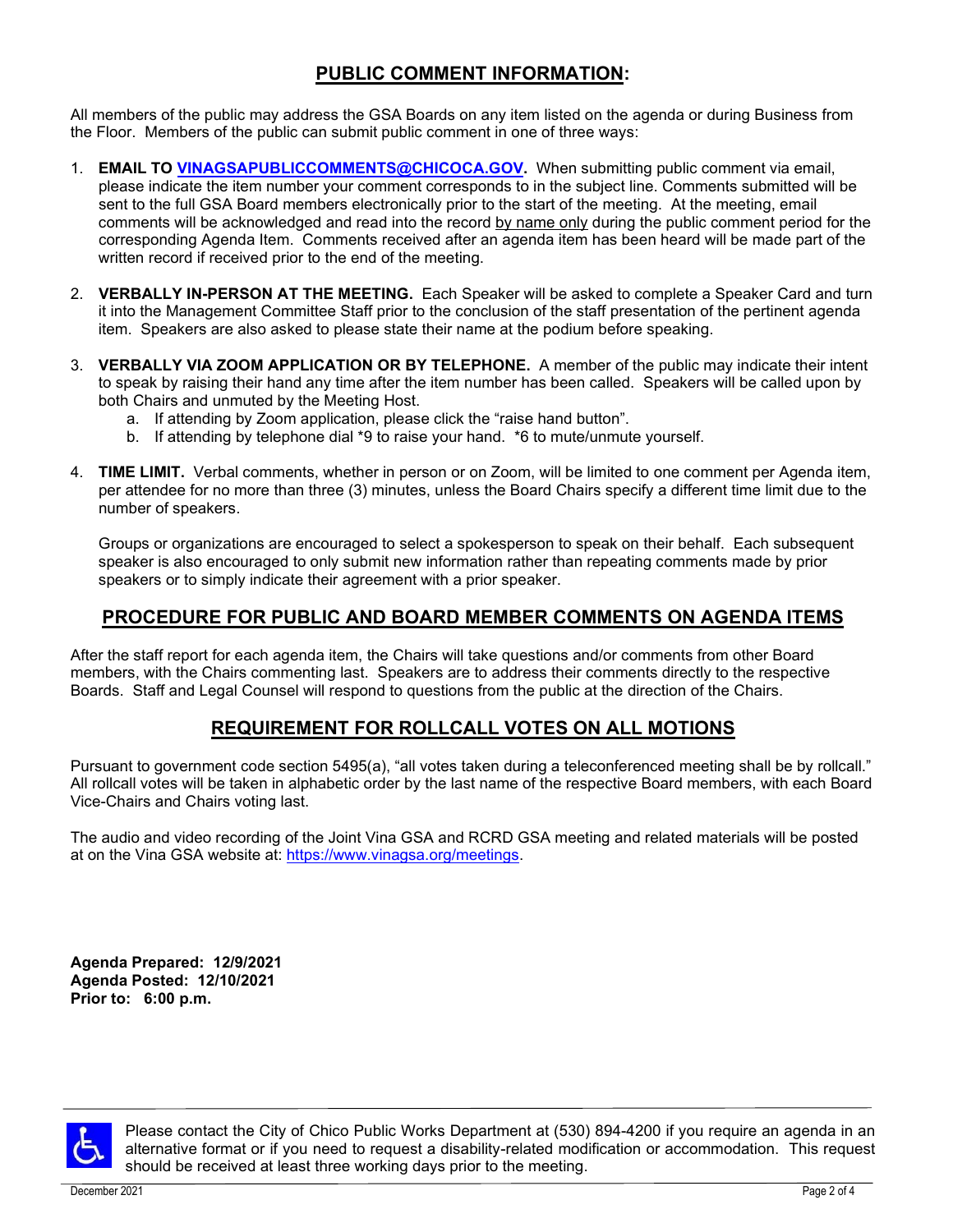## **VINA GROUNDWATER SUSTAINABILITY AGENCY (GSA) AND ROCK CREEK RECLAMATION DISTRICT GSA JOINT BOARD MEETING OF DECEMBER 15, 2021**

#### **1. VINA GROUNDWATER SUSTAINABILITY AGENCY (GSA) REGULAR BOARD MEETING**

- **1.1.** Call to Order Chair Tuchinsky
- **1.2.** Roll Call
- **1.3. CONSENT AGENDA** all matters listed under the consent agenda are to be considered routine and enacted by one motion.

#### **1.3.1. ADOPTION OF A RESOLUTION RENEWING THE AUTHORIZATION TO CONDUCT TELECONFERENCE MEETINGS FOR BOTH THE VINA GSA BOARD AND STAKEHOLDER ADVISORY COMMITTEE (SHAC) MEETINGS.**

The Vina GSA Board will consider a resolution finding that the state of the COVID-19 emergency still exists, that meeting in person continues to present imminent risks to the health or safety of attendees, and that renews the Board's prior authorization for meetings to be held by teleconference as authorized by subdivision (e)(1)(C) of section 54943 of the Government Code.

**Action:** Adopt the following resolution:

**RESOLUTION OF THE VINA GROUNDWATER SUSTAINABILTY AGENCY BOARD RENEWING THE AUTHORIZATION TO CONDUCT REMOTE TELECONFERENCE MEETINGS OF THE BOARD AND ITS STAKEHOLDER ADVISORY COMMITTEE FOR 30 DAYS PURSUANT TO THE RALPH M. BROWN ACT AND CALIFORNIA ASSEMBLY BILL 361.**

#### **1.3.2. APPROVAL OF FINANCIAL STATUS REPORT.**

**Action:** Approve the Vina GSA Financial Status Report as of 12/07/2021.

#### **2. ROCK CREEK RECLAMATION DISTRICT (RCRD) GSA SPECIAL BOARD MEETING**

- **2.1.** Call to Order Chair Crain
- **2.2.** Roll Call
- **2.3. CONSENT AGENDA** all matters listed under the consent agenda are to be considered routine and enacted by one motion.

#### **2.3.1. RESOLUTION AUTHORIZING TELECONFERENCE MEETINGS FOR THE RCRD GSA AND REGULAR BOARD MEETINGS.**

The RCRD Board will consider a resolution authorizing remote teleconference meetings of the RCRD GSA and regular Board meetings for a period of 30-days.

**Recommendation:** Approval of the following resolution.

**A RESOLUTION OF THE BOARD OF TRUSTEES OF THE ROCK CREEK RECLAMATION DISTRICT AUTHORIZING REMOTE MEETINGS OF THE BOARD OF ROCK CREEK RECLAMATION DISTRICT CONSISTENT WITH AB 361 AND THE BROWN ACT**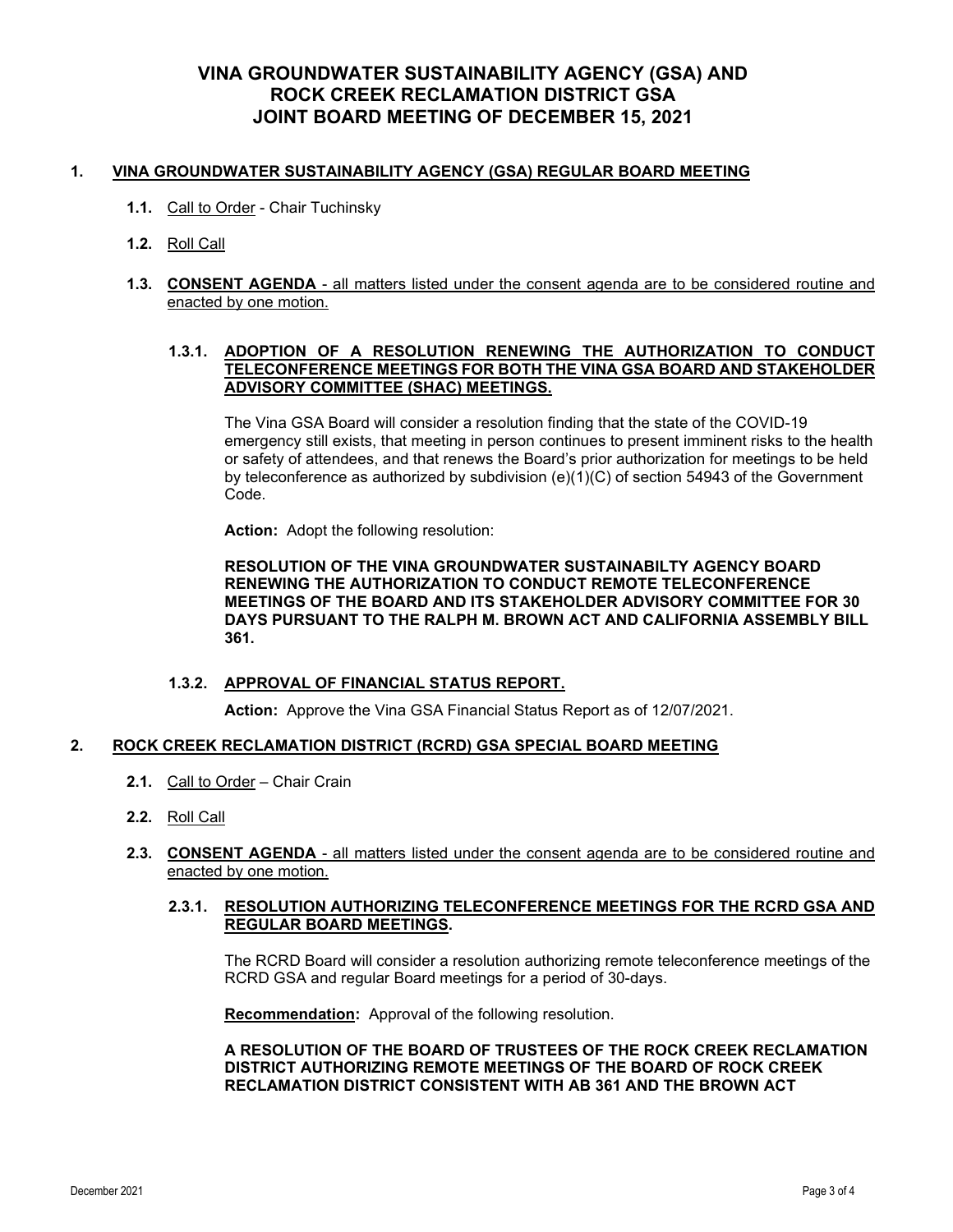#### **3. JOINT MEETING CONSENT AGENDA**

#### **3.1. APPROVAL OF MINUTES OF THE 11/15/21 JOINT VINA GSA AND RCRD GSA MEETING.**

**Action:** Approve the 11/15/21 joint meeting minutes.

#### **4. JOINT MEETING REGULAR AGENDA**

#### **4.1. CONSIDERATION OF A RESOLUTION TO ADOPT THE FINAL GROUNDWATER SUSTAINABILITY PLAN (GSP) FOR THE VINA GROUNDWATER SUBBASIN.**

The Vina GSA Management Committee will provide information on the Final GSP for the Vina subbasin Both Boards will also consider a joint resolution to adopt the Final GSP. The Resolution also authorizes the Management Committee to make minor typographical corrections and internal consistency edits to the GSP prior to submittal to DWR. *(Report – Management Committee).*

**Action:** The Management Committee recommends both Boards adopt the Resolution to adopt the Final Groundwater Sustainability Plan for The Vina Groundwater Subbasin.

#### **JOINT VINA GSA AND ROCK CREEK RECLAMATION DISTRICT GSA RESOLUTION ADOPTING THE FINAL GROUNDWATER SUSTAINABILITY PLAN FOR THE VINA GROUNDWATER SUBBASIN.**

#### **4.2 DISCUSSION OF VINA GSA 2022 MEETING SCHEDULE**

The Vina GSA Management Committee will describe anticipated upcoming activities of the Vina GSA.

**Action:** None, this is an informational item only.

#### **5. BUSINESS FROM THE FLOOR**

Members of the public may address the Vina and RCRD GSA Boards at this time on any matter not already listed on the agenda; comments are limited to three minutes. The Boards cannot take any action at this meeting on requests made under this section of the agenda.

**6. ADJOURNMENT:** The Vina GSA Board will adjourn to a regular Vina GSA Board Meeting to be held on April 13, 2022, at 5:30 p.m. at the Chico City Council Chamber Building, 421 Main Street. Chico, CA 95928. The RCRD Board will adjourn to their next regular meeting to be announced and publicly noticed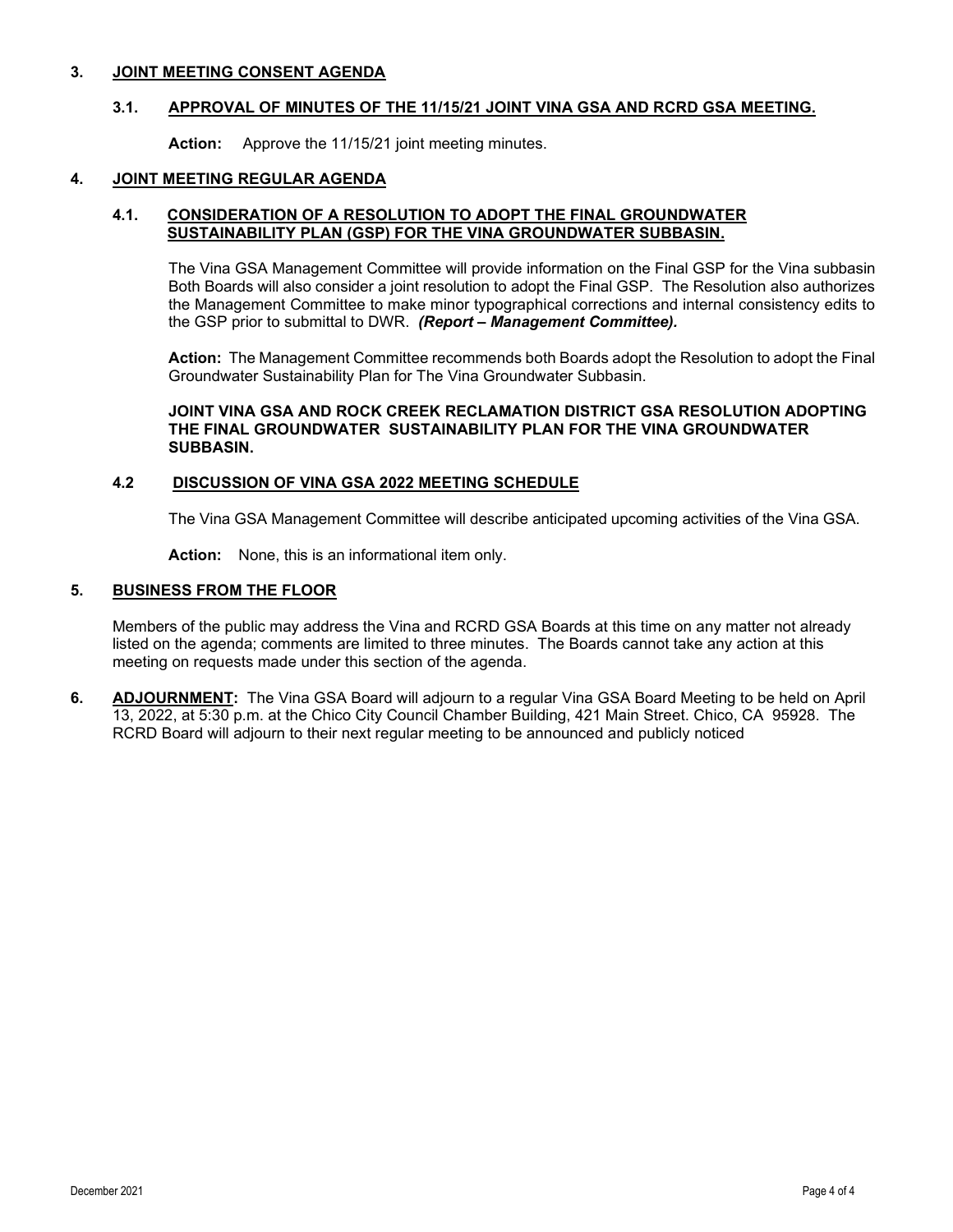

# **Vina Groundwater Sustainability Agency Agenda Transmittal**

**Agenda Item: 1.3.1**

**Subject:** Resolution renewing the authorization of Teleconference Meetings

| <b>Contact: Linda Herman</b> | Phone: 530.896.7800 | <b>Meeting Date: 12/15/21</b> | <b>Regular Agenda</b> |
|------------------------------|---------------------|-------------------------------|-----------------------|
|                              |                     |                               |                       |

# **Department Summary:**

On September 16, 2021, Governor Newsom signed AB 361 to amend the Brown Act to allow legislative bodies to meet via teleconference during a proclaimed state of emergency in accordance with procedures established by AB 361 rather than under the Brown Act's more narrow standard rules. If the Vina GSA Board desires to continue to have the Board and its Stakeholder Advisory Committee (SHAC) the ability to meet remotely via teleconference without meeting the narrower standard Brown Act rules, the Vina GSA Board is required to adopt a resolution making the findings required by AB 361.

The Vina GSA Board may meet using the alternative rules of AB 361 if there is (1) a current state of emergency declared by the Governor pursuant to California Government Code section 8625 and either (2) state or local officials have imposed or recommended measures to promote social distancing or (3) the Vina GSA Board has met or is meeting to decide by a majority vote that meeting in person presents imminent risks to the health or safety of attendees.

On March 4, 2020, Governor Gavin Newsom issued a Proclamation of State of Emergency. Additionally, the Centers for Disease Control indicates that COVID-19 is a highly transmissible virus that is spread when an infected person breathes out droplets and very small particles that contain the virus, and such droplets and particles are breathed in by other people. Since June of 2021, more infectious variants of the virus, known as the Delta and Omicron Variants, have emerged and now accounts for the vast majority of COVID-19 cases.

Based on the state of emergency and the potential imminent risks to attendees of in-person meetings, the Vina GSA Board authorized tele/video conference meetings for both the Board and its SHAC at its meeting on 10/13/21 for 30-days. To continue conducting remote meetings after the 30-days, AB 361 requires that the Board redetermine whether the state of emergency and the potential imminent risk to attendees of in-person meetings still exist.

Therefore, the Board will consider the attached resolution making the following findings:

- 1. The Governor's COVID-19 State of Emergency Declaration issued on March 4, 2020, proclaiming a State of Emergency in the State of California still exists.
- 2. That meeting in person within the next 30 days could pose imminent health and safety risks to attendees.
- 3. That the Board desires to renew its authorization to conduct meetings via tele/video conference for all Regular and Special Meetings of the Board and the SHAC for the 30 days following this resolution, in accordance with Government Code Section 54953(e)(1)(C) and other applicable provisions of the Brown Act.

The resolution does not require the Vina GSA Board to hold meetings via teleconference, but rather provides it as an option if so needed. If the teleconference meeting authorization renewal is not approved by a majority vote of the Board, tonight's meeting will continue, but future Vina GSA Board and SHAC meetings will be in-person only meetings.

#### **Fiscal Impact:** None

**Staff Recommendation:** The Management Committee recommends approval of the following Resolution:

RESOLUTION OF THE VINA GROUNDWATER SUSTAINABILTY AGENCY BOARD RENEWING THE AUTHORIZATION TO CONDUCT REMOTE TELECONFERENCE MEETINGS OF THE BOARD AND ITS STAKEHOLDER ADVISORY COMMITTEE FOR 30 DAYS PURSUANT TO THE RALPH M. BROWN ACT AND CALIFORNIA ASSEMBLY BILL 361.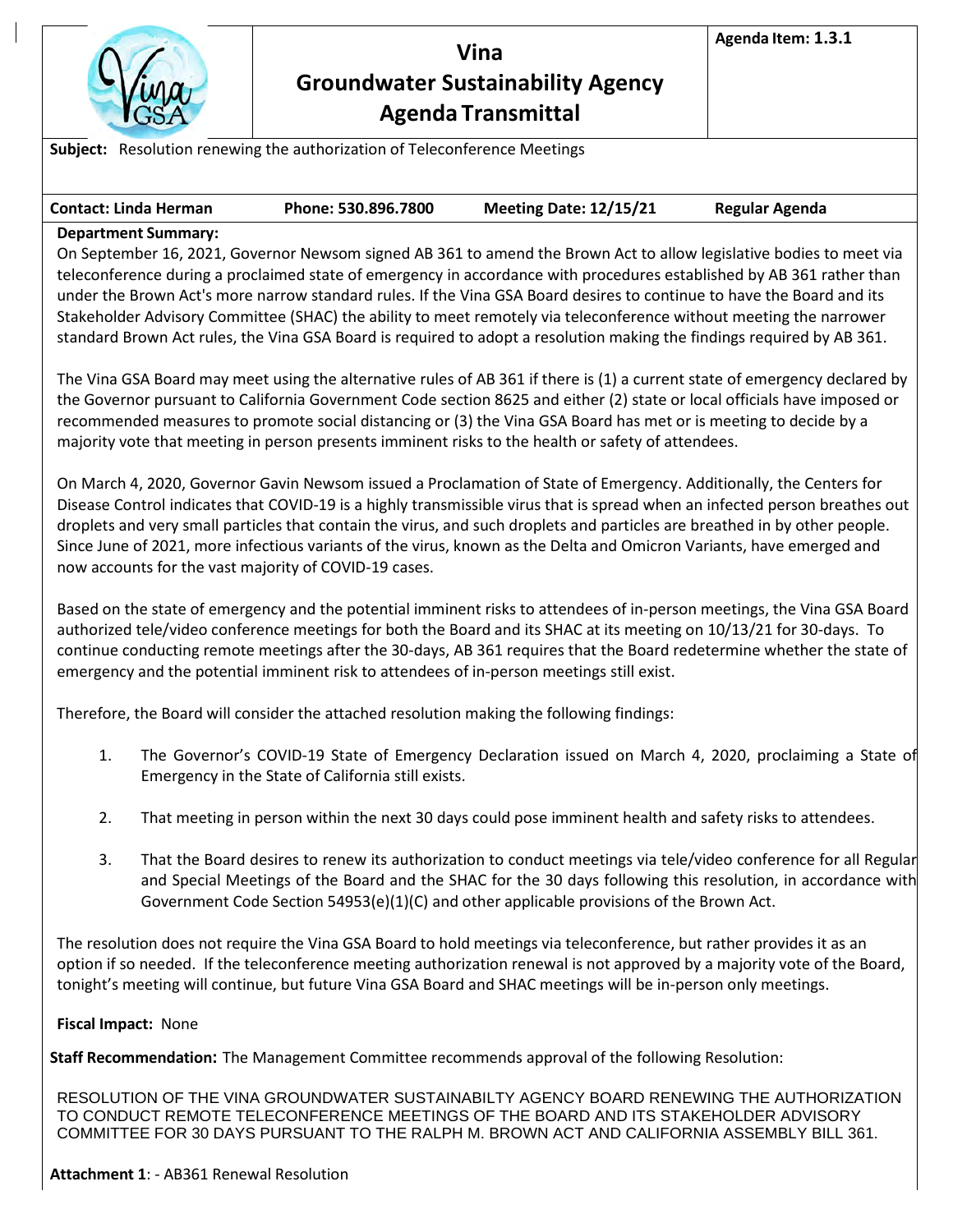#### **RESOLUTION NO. 03-21**

#### **RESOLUTION OF THE VINA GROUNDWATER SUSTAINABILTY AGENCY BOARD RENEWING THE AUTHORIZATION TO CONDUCT REMOTE TELECONFERENCE MEETINGS OF THE BOARD AND ITS STAKEHOLDER ADVISORY COMMITTEE FOR 30 DAYS PURSUANT TO THE RALPH M. BROWN ACT AND CALIFORNIA ASSEMBLY BILL 361.**

**WHEREAS**, all meetings of the Vina Groundwater Sustainability Agency Board ("Board") and its Stakeholder Advisory Committee ("SHAC") are open and public, as required by the Ralph M. Brown Act (Cal. Gov't Code section 54950 et seq.), so that any member of the public may attend, participate, and view the SHAC' conduct while conducting their business; and

**WHEREAS**, the Brown Act, Government Code section 54953(e), makes provisions for remote teleconferencing participation in meetings by members of a legislative body, without compliance with the requirements of Government Code section 54953(b)(3), subject to the existence of certain conditions and requirements; and

**WHEREAS**, Government Code section 54953(e) requirements include but are not limited to (1) the existence of a state of emergency declared by the Governor pursuant to Government Code section 8625 and (2) State or local officials have imposed or recommended measures to promote social distancing; and

**WHEREAS**, on March 4, 2020, Governor Gavin Newsom issued a Proclamation of State of Emergency in response to the COVID-19 pandemic and as of the date of this Resolution, the proclaimed state of emergency remains in effect; and

**WHEREAS**, on March 17, 2020, Governor Newsom issued Executive Order N-29-20, which suspended and modified the teleconferencing requirements under the Brown Act (California Government Code Section 54950 *et seq.*) to allow local legislative bodies to hold public meetings via teleconference; and

**WHEREAS**, on June 11, 2021, the Governor issued Executive Order N-08-21, which extended the provisions of N-29-20 concerning the conduct of public meetings through September 30, 2021, and the Governor subsequently signed legislation revising Brown Act requirements for teleconferenced public meetings (Assembly Bill 361, referred to hereinafter as "AB 361"); and

**WHEREAS**, the Board has considered the circumstances of the continued state of emergency, including all information related to this matter, the associated staff report and other information relating to COVID-19, its variants, and AB 361; and

**WHEREAS**, based on the foregoing, the Board finds that meeting in person could pose imminent health and safety risks to attendees; and

**WHEREAS**, on 10/13/21, the Board authorized conducting remote tele/video conference meetings for both the Board and its SHAC without compliance with Government Code section 54953(b)(3) pursuant to section 54953(e), and authorized such meetings to comply with the requirements to provide the public with access to the meetings as prescribed by section 54953(e)(2); and

**WHEREAS**, the Board desires to continue to have the flexibility to conduct remote tele/video conference meetings of the Board and its SHAC.

**NOW, THEREFORE, BE IT RESOLVED,** by the Board of Directors of the Vina GSA hereby finds as follows:

1. The facts set forth in the above recitals are true and correct and incorporated into this resolution by reference.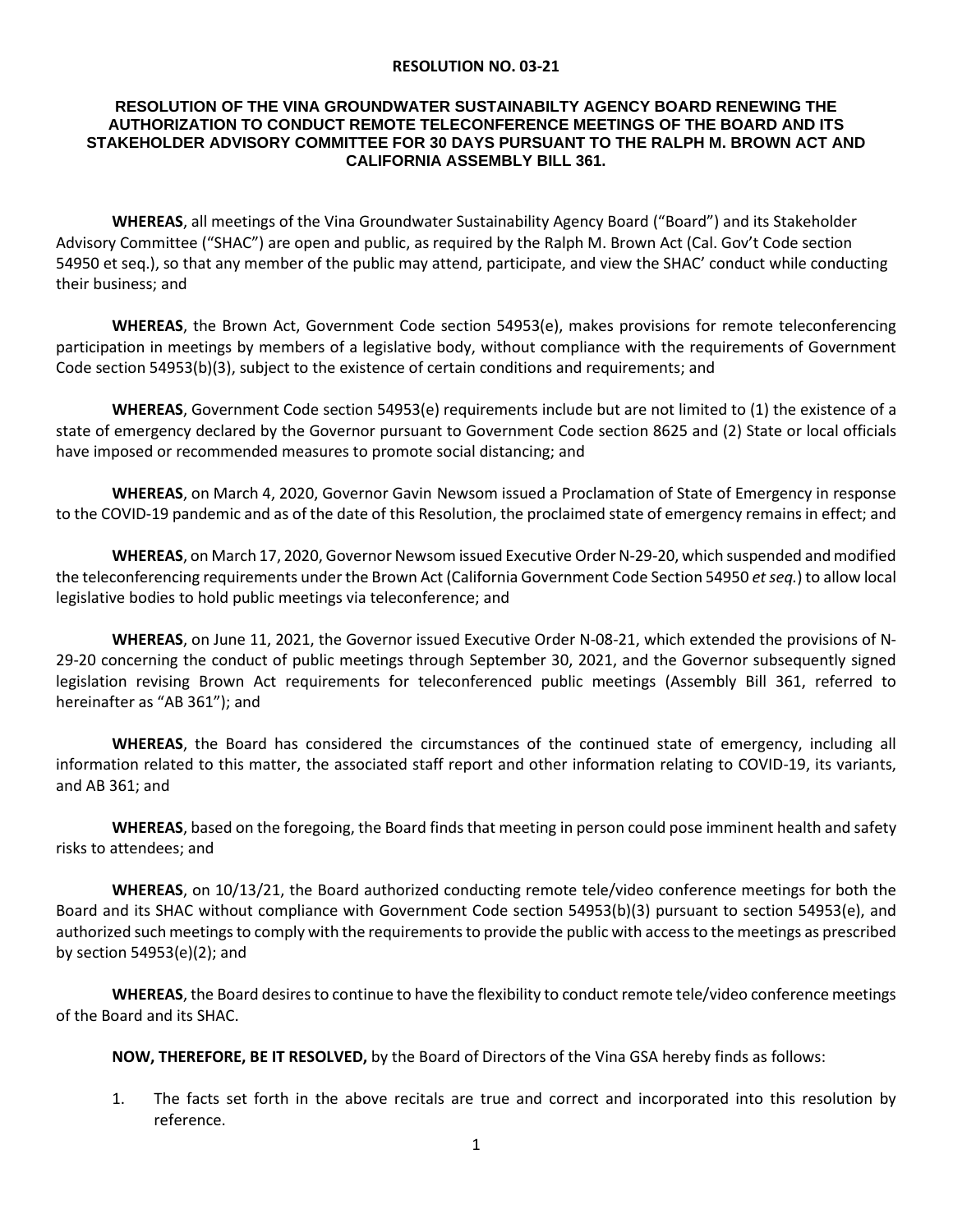- 2. Pursuant to the Governor's COVID-19 State of Emergency Declaration issued on March 4, 2020, the proclaimed State of Emergency in the State of California still exists.
- 3. That meeting in person within the next 30 days could pose imminent health and safety risks to attendees.
- 4. That the Board renews its authorization to conduct meetings via tele/video conference for all Regular and Special Meetings of the Board and the SHAC for the 30 days following this resolution, in accordance with Government Code Section 54953(e)(1)(C) and other applicable provisions of the Brown Act.
- 5. This Resolution shall take effect immediately upon its adoption and shall be effective for 30 days, or at such time the Board adopts a subsequent resolution in accordance with Government Code section 54953(e)(3) to extend the time during which the Board and its SHAC may continue to teleconference without compliance with Section 54953(b)(3) of the Brown Act.

**THIS RESOLUTION IS PASSED AND ADOPTED** by the Vina Groundwater Sustainability Agency Board this 15<sup>th</sup> day of December 2021, by the following vote:

|                 | Evan Tuchinsky, Chair<br>그 사람들은 그 사람들은 그 사람들은 그 사람들을 지르며 그 사람들을 지르며 그 사람들을 지르며 그 사람들을 지르며 그 사람들을 지르며 그 사람들을 지르며 그 사람들을 지르며 그 사람들을 지르며 그 |
|-----------------|-----------------------------------------------------------------------------------------------------------------------------------------|
|                 |                                                                                                                                         |
|                 |                                                                                                                                         |
|                 |                                                                                                                                         |
| <b>ABSTAIN:</b> |                                                                                                                                         |
| <b>ABSENT:</b>  |                                                                                                                                         |
|                 |                                                                                                                                         |
| <b>NOES:</b>    |                                                                                                                                         |
|                 |                                                                                                                                         |
| AIL).           |                                                                                                                                         |

**ATTEST:**

**AYES:** 

Vina Groundwater Sustainability Agency

By: \_\_\_\_\_\_\_\_\_\_\_\_\_\_\_\_\_\_\_\_\_\_\_\_\_\_\_\_\_\_\_\_\_\_\_\_\_\_\_\_\_\_\_\_ Linda Herman, Management Committee Member Vina Groundwater Sustainability Agency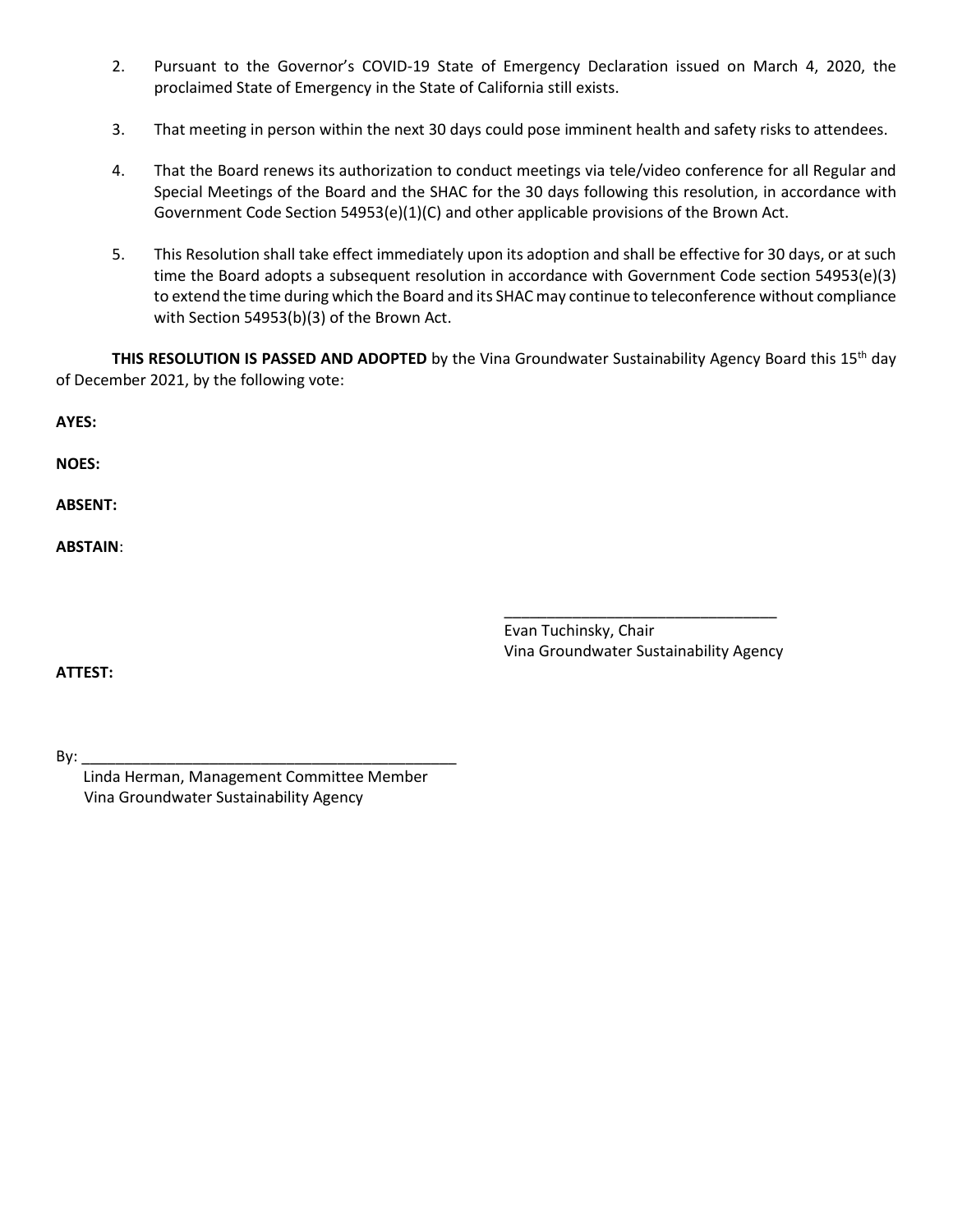

# **Vina Groundwater Sustainability Agency Agenda Transmittal**

**Agenda Item: 1.3.2**

**Contact: Kelly Peterson Phone: 530-552-3595 Meeting Date: 12-15-21 Consent Agenda Department Summary:** Attached is the financial report for the 2020-2021 fiscal year for the Vina GSA as of 12/7/21.

**Fiscal Impact:** None

**Staff Recommendation:** The Management Committee recommends approval of the financial report.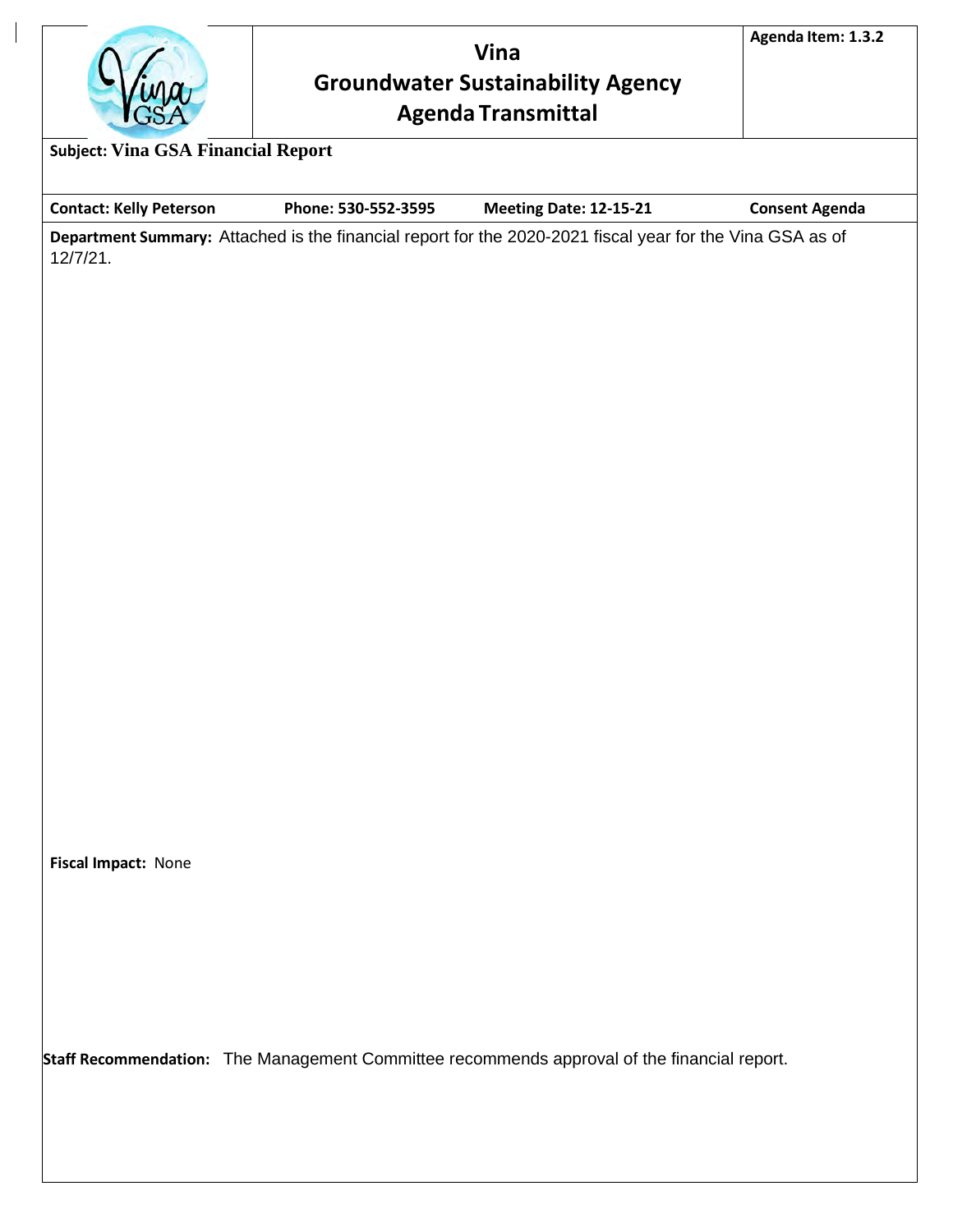

| <b>Vina GSA Financial Report</b>              |              |                     | Fund Balance: \$     |                                 | 7,339.74  |  |
|-----------------------------------------------|--------------|---------------------|----------------------|---------------------------------|-----------|--|
| FY 2021-2022 (7/1/2021 - 6/30/2022)           |              |                     | <b>Balance Date:</b> |                                 | 12/7/2021 |  |
| <b>Expenditures</b>                           |              |                     |                      |                                 |           |  |
| <b>Budget Item</b>                            | Date Paid    |                     | Amount               | <b>Notes</b>                    |           |  |
| Legal                                         |              |                     |                      |                                 |           |  |
| O'Laughlin & Paris                            | $8/17/21$ \$ |                     | 770.00               |                                 |           |  |
| O'Laughlin & Paris                            | $8/12/21$ \$ |                     | 945.00               |                                 |           |  |
| O'Laughlin & Paris                            | 10/12/21     | $\zeta$             | 2,240.00             |                                 |           |  |
| O'Laughlin & Paris                            | 10/26/21 \$  |                     | 3,115.00             |                                 |           |  |
| O'Laughlin & Paris                            | 11/9/21      | $\zeta$             | 770.00               |                                 |           |  |
| <b>Total Legal Spent</b>                      |              | \$                  | 7,840.00             |                                 |           |  |
| Legal Budget                                  |              | \$                  | 10,000.00            |                                 |           |  |
| % of Legal Budget Spent                       |              |                     | 78%                  |                                 |           |  |
| <b>Insurance</b>                              |              |                     |                      |                                 |           |  |
| <b>Golden State Risk Management Authority</b> | 8/23/21      | $\ddot{\mathsf{S}}$ | 1,787.00             | <b>GSA</b> insurance            |           |  |
| <b>Total Insurance Spent</b>                  |              | \$                  | 1,787.00             |                                 |           |  |
| Insurance Budget                              |              | \$                  | 1,787.00             |                                 |           |  |
| % of Insurance Budget Spent                   |              |                     | 100%                 |                                 |           |  |
| <b>Audit</b>                                  |              |                     |                      |                                 |           |  |
| 8/24/2021<br><b>Clifton Larson</b>            |              | \$                  | 1,750.00             |                                 |           |  |
| <b>Total Audit Spent</b>                      |              | \$                  | 1,750.00             |                                 |           |  |
| Audit Budget                                  |              | \$                  | 2,500.00             |                                 |           |  |
| % of Audit Budget Spent                       |              |                     | 70%                  |                                 |           |  |
| Contingency                                   |              |                     |                      |                                 |           |  |
|                                               |              |                     |                      |                                 |           |  |
| <b>Total Contingency Spent</b>                |              | \$                  | $\overline{a}$       |                                 |           |  |
| Contingency Budget                            |              | \$                  | 600.00               |                                 |           |  |
| % of Contingency Budget Spent                 |              |                     | 0%                   |                                 |           |  |
| Website                                       |              |                     |                      |                                 |           |  |
| <b>Digital Deployment</b>                     | 8/1/21       | $\zeta$             | 240.00               | <b>Website Hosting Services</b> |           |  |
| <b>Total Website Spent</b>                    |              | $\zeta$             | 240.00               |                                 |           |  |
| Website Budget                                |              | \$                  | 240.00               |                                 |           |  |
| % of Website Budget Spent                     |              |                     | 100%                 |                                 |           |  |
| <b>All Expenditures</b>                       |              | \$                  | 11,617.00            |                                 |           |  |
| <b>Total Budget for Expenditures</b>          |              | \$                  | 15,127.00            |                                 |           |  |
| % of Budget Spent                             |              |                     | 77%                  |                                 | page 1    |  |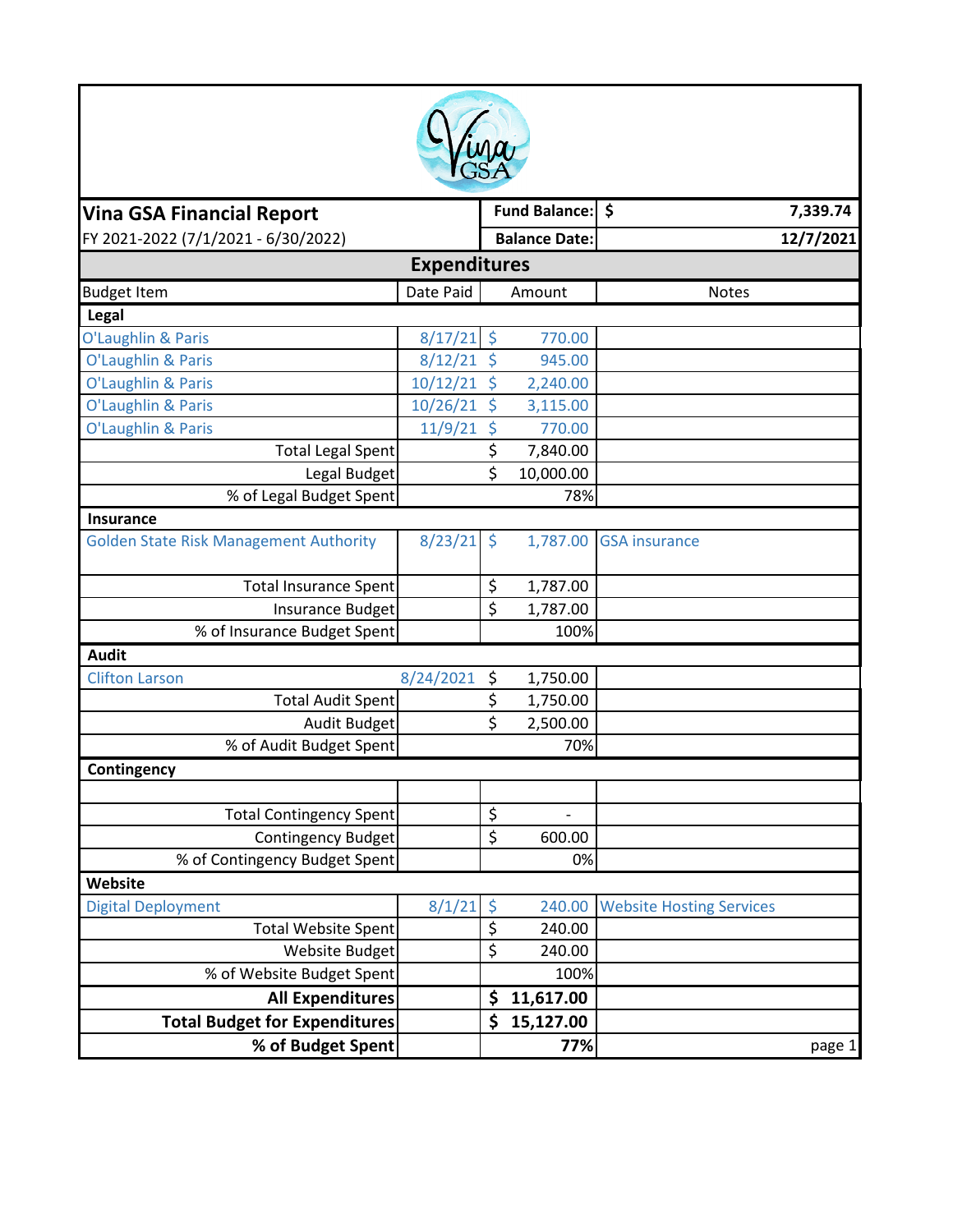

# **Vina GSA Financial Report** page 2

FY 2021‐2022 (7/1/2021 ‐ 6/30/2022)

| <b>Revenue</b>                                                        |          |             |             |                                                                                                                         |  |  |  |
|-----------------------------------------------------------------------|----------|-------------|-------------|-------------------------------------------------------------------------------------------------------------------------|--|--|--|
| <b>Budget Item</b>                                                    | Date     |             | Amount      | <b>Notes</b>                                                                                                            |  |  |  |
| <b>Member Agency Contributions</b>                                    |          |             |             |                                                                                                                         |  |  |  |
| <b>City of Chico</b>                                                  | 9/15/21  | $\zeta$     | 5,000.00    |                                                                                                                         |  |  |  |
| <b>Durham Irrigation District</b>                                     | 9/15/21  | $\zeta$     | 2,500.00    |                                                                                                                         |  |  |  |
| <b>Durham Irrigation District</b>                                     | 10/14/21 | $\varsigma$ | 2,500.00    |                                                                                                                         |  |  |  |
| <b>Butte County</b>                                                   |          | \$          | 5,000.00    | Contribution for FY 21-22 made last<br><b>FY</b>                                                                        |  |  |  |
| <b>Total Member Agency Contributions</b><br>Received                  |          | \$          | 15,000.00   | Note: Butte County's FY 21-22<br>contribution (\$5K) was posted in<br>previous FY and included in carry<br>over balance |  |  |  |
| <b>Total Member Agency Contributions Budget</b>                       |          | $\zeta$     | 15,000.00   |                                                                                                                         |  |  |  |
| % of Member Agency Contributions Budget<br>Received                   |          |             | 100%        |                                                                                                                         |  |  |  |
| Interest                                                              |          |             |             |                                                                                                                         |  |  |  |
|                                                                       | 7/1/21   | $\zeta$     |             | (51.20) Unrealized gain/loss                                                                                            |  |  |  |
|                                                                       | 10/1/21  | $\zeta$     | 22.30       |                                                                                                                         |  |  |  |
| <b>Total Interest Received</b>                                        |          | \$          | (28.90)     |                                                                                                                         |  |  |  |
| <b>Total Interest Budget</b>                                          |          | \$          | 127.00      |                                                                                                                         |  |  |  |
| % of Interest Budget Received                                         |          |             | $-23%$      |                                                                                                                         |  |  |  |
| <b>All Revenue</b>                                                    |          | \$          | 9,971.10    |                                                                                                                         |  |  |  |
| <b>Total Budget for Revenue</b>                                       |          |             | \$15,127.00 |                                                                                                                         |  |  |  |
| % of Budget Received                                                  |          |             |             | 100% Includes the Butte County<br>contribution made last FY                                                             |  |  |  |
| <b>Fund Balance</b>                                                   |          |             |             |                                                                                                                         |  |  |  |
| <b>Starting Balance 7/1/2021</b>                                      |          |             |             | \$<br>8,985.64                                                                                                          |  |  |  |
| Expenses \$                                                           |          |             |             | 11,617.00                                                                                                               |  |  |  |
| \$<br>Revenue                                                         |          |             |             | 9,971.10                                                                                                                |  |  |  |
| \$<br>Fund Balance 12/7/21                                            |          |             |             | 7,339.74                                                                                                                |  |  |  |
| Outstanding Items not yet posted<br><b>Future Anticipated Balance</b> |          |             |             | \$<br>\$<br>3,185.00<br>4,154.74                                                                                        |  |  |  |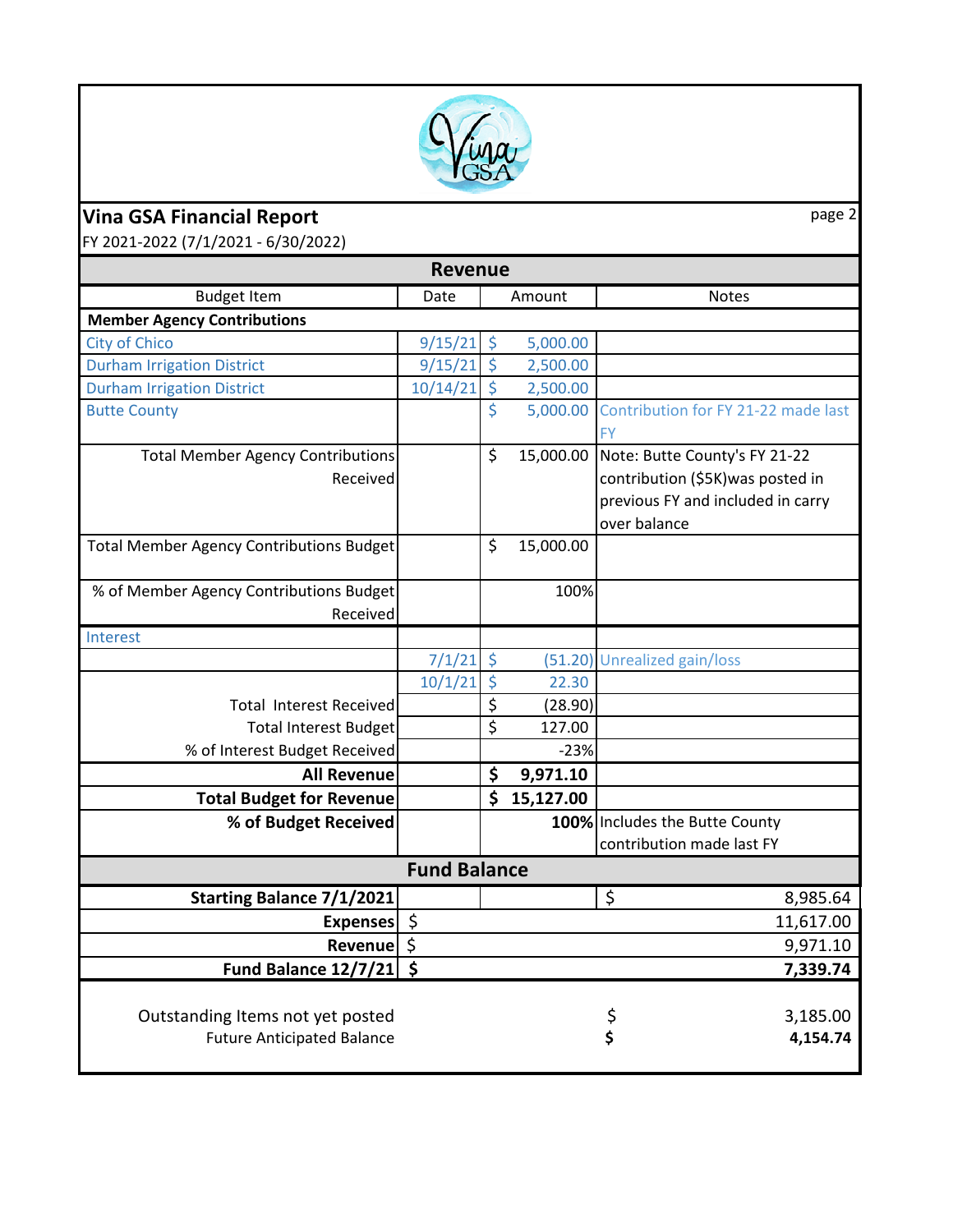### RESOLUTION NO. 2021-06

## A RESOLUTION OF THE BOARD OF TRUSTEES OF THE ROCK CREEK RECLAMATION DISTRICT RE-AUTHORIZING REMOTE MEETINGS OF THE BOARD CONSISTENT WITH AB 361 AND THE BROWN ACT

WHEREAS, the Rock Creek Reclamation District is committed to preserving and nurturing public access and participation in meetings of the Board of Trustees; and

WHEREAS, all meetings of the Board of Trustees of Rock Creek Reclamation District are open and public, as required by the Ralph M. Brown Act (Cal. Gov. Code 54950 – 54963), so that any member of the public may attend, participate, and watch the District's Board of Trustees conduct their business; and

WHEREAS, the Brown Act, Government Code section 54953(e), makes provisions for remote participation in meetings by members of a legislative body by audio or video or both, without compliance with the requirements of Government Code section 54953(b)(3), subject to the existence of certain conditions; and

WHEREAS, a required condition of remote meetings is a declaration of a state of emergency by the Governor pursuant to Government Code section 8625, proclaiming the existence of conditions of disaster or of extreme peril to the safety of persons and property within the state caused by conditions as described in Government Code section 8558; and

WHEREAS, it is further required that state or local officials have imposed or recommended measures to promote social distancing, or, the legislative body meeting in person would present imminent risks to the health and safety of attendees; and

WHEREAS, the Board of Trustees previously adopted a Resolution, Number 2021-05 on December 3, 2021 finding that the requisite conditions exist for the Board of Trustees of Rock Creek Reclamation District to conduct remote meetings without compliance with paragraph (3) of subdivision (b) of section 54953; and

WHEREAS, as a condition of extending the use of the provisions found in section 54953(e), the Board of Trustees must reconsider the circumstances of the state of emergency; and the Board of Trustees has done so; and

WHEREAS, emergency conditions persist in the District, specifically, on March 4, 2020 the Governor proclaimed State of Emergency to exist in California due to the COVID-19 pandemic, which proclamation is still active; and

WHEREAS, state and local officials have recommended social distancing measures, including masks, to slow the spread of COVID-19 and its variants, and to protect the vulnerable and immunocompromised members of the community; and

WHEREAS, the Board of Trustees does hereby find that the state of emergency continues to directly impact the ability of members to meet in-person; and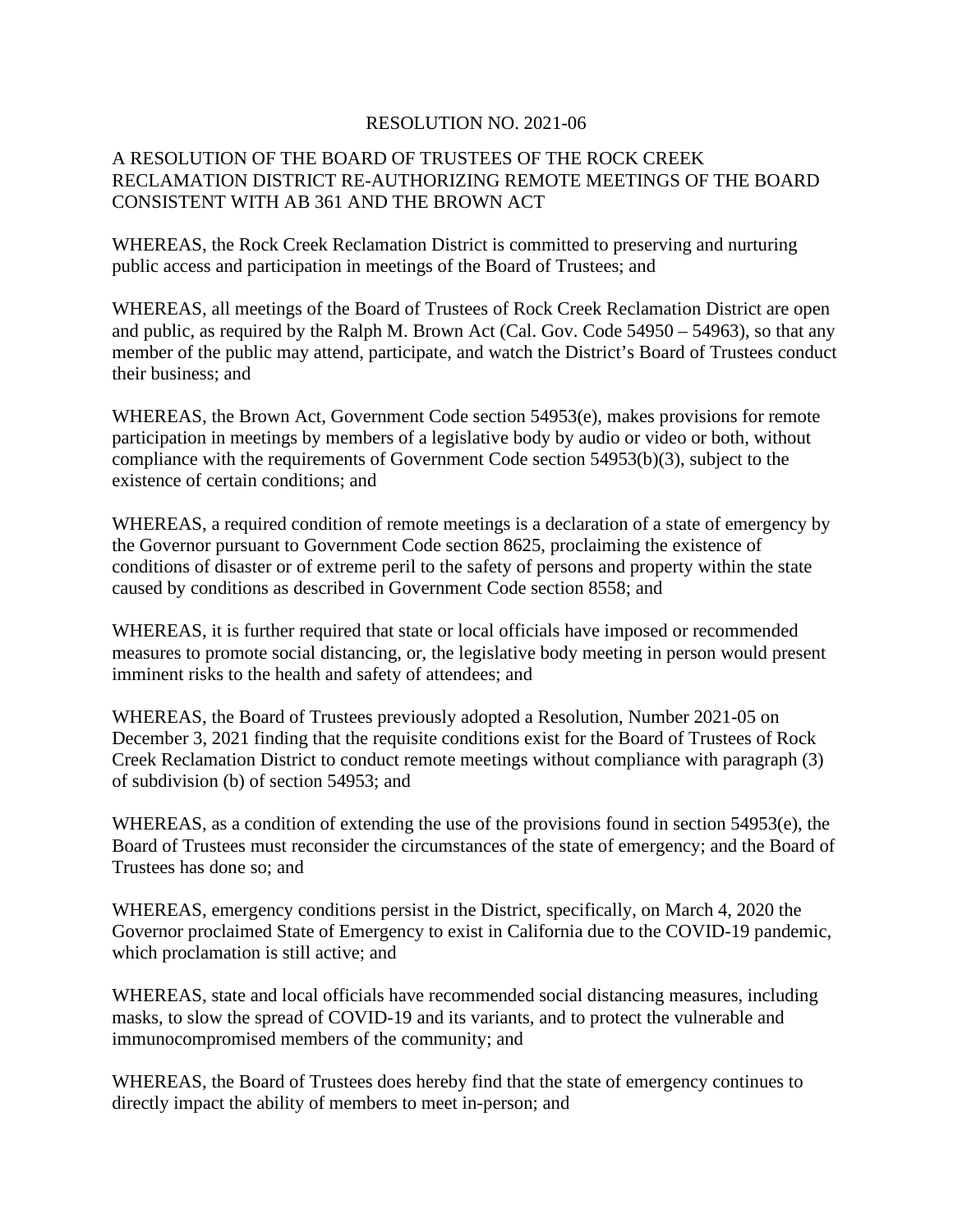WHEREAS, as a consequence of the State of Emergency and recommended social distancing measures, the Board of Trustees does hereby find that the Board of Trustees of Rock Creek Reclamation District shall continue to conduct their meetings without compliance with paragraph (3) of subdivision (b) of Government Code section 54953, as authorized by subdivision (e) of section 54953, and that such board shall comply with the requirements to provide the public with access to the meetings as prescribed in paragraph (2) of subdivision (e) of section 54953; and

WHEREAS, the public may attend meetings and comment as described in meeting agendas.

NOW, THEREFORE, THE BOARD OF TRUSTEES OF ROCK CREEK RECLAMATION DISTRICT DOES HEREBY RESOLVE AS FOLLOWS:

Section 1. Recitals. The Recitals set forth above are true and correct and are incorporated into this Resolution by this reference.

Section 2. Re-ratification of Governor's Proclamation of a State of Emergency. The Board hereby ratifies the Governor of the State of California's Proclamation of State of Emergency, effective as of its issuance date of March 4, 2020.

Section 3. Remote Teleconference Meetings. The staff and board of Rock Creek Reclamation District are hereby authorized and directed to take all actions necessary to carry out the intent and purpose of this Resolution including, continuing to conduct open and public meetings in accordance with Government Code section 54953(e) and other applicable provisions of the Brown Act.

Section 4. Effective Date of Resolution. This Resolution shall take effect immediately upon its adoption and shall be effective until the earlier of (i) 30 days from adoption of this Resolution, or such time the Board of Trustees adopts a subsequent resolution in accordance with Government Code section 54953(e)(3) to extend the time during which the board of Rock Creek Reclamation District may continue to teleconference without compliance with paragraph (3) of subdivision (b) of section 54953.

PASSED AND ADOPTED by the Board of Trustees of Rock Creek Reclamation District this 15th day of December, 2021, by the following vote:

AYES: NOES: ABSENT: ABSTAIN:

ATTEST:

Chair of the Board

\_\_\_\_\_\_\_\_\_\_\_\_\_\_\_\_\_\_\_\_\_\_\_\_\_\_\_\_\_\_

Secretary of the Board

\_\_\_\_\_\_\_\_\_\_\_\_\_\_\_\_\_\_\_\_\_\_\_\_\_\_\_\_\_\_\_\_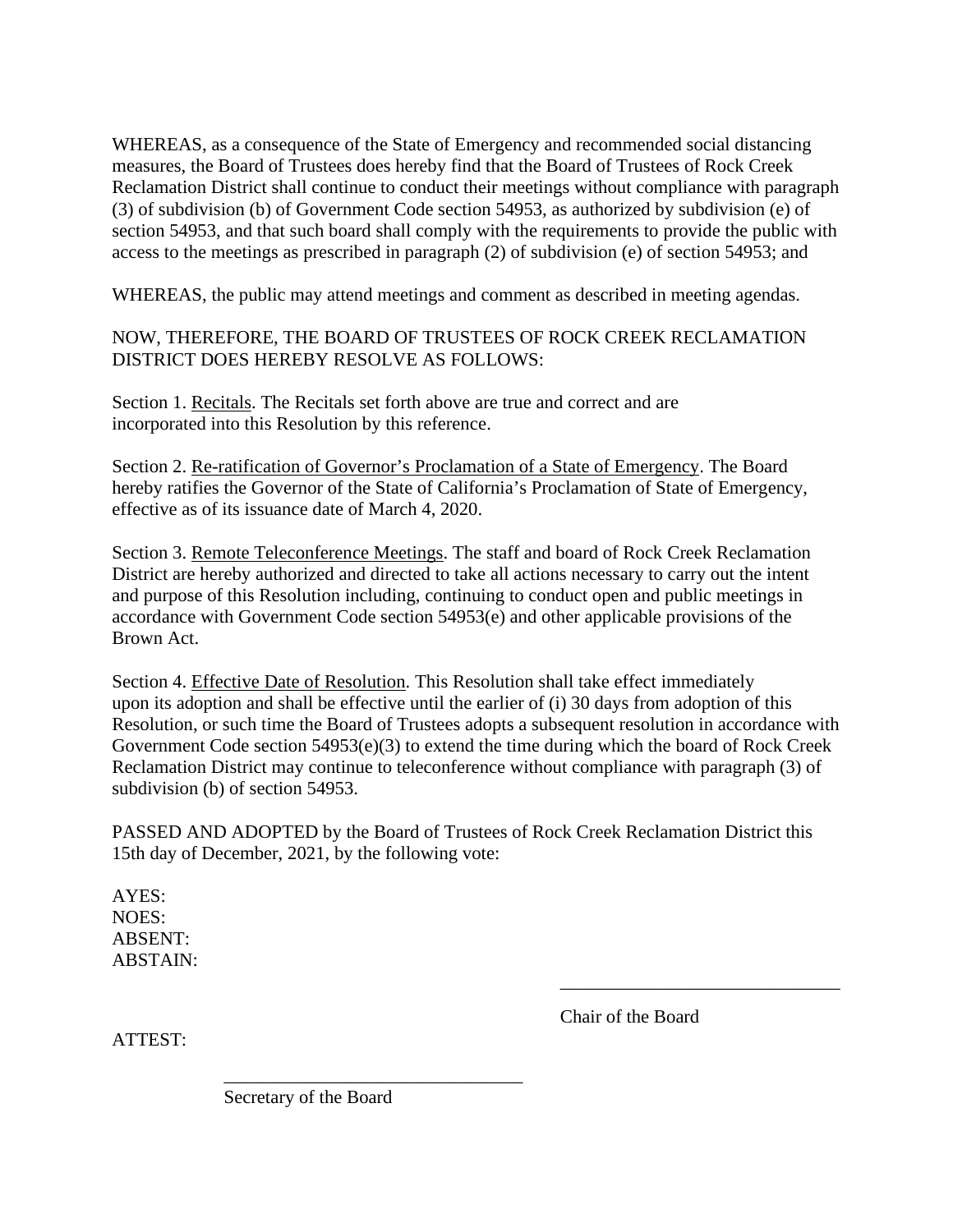# **MINUTES OF THE VINA GROUNDWATER SUSTAINABILITY AGENCY AND ROCK CREEK RECLAMATION DISTRICT JOINT BOARD MEETING**

Meeting of November 15, 2021, 5:30 p.m. Chico City Council Chamber Building, 421 Main Street, Chico CA **IN-PERSON AND ONLINE MEETING VIA ZOOM**

#### **1. VINA GROUNDWATER SUSTAINABILITY AGENCY (GSA) REGULAR BOARD MEETING**

#### **1.1.** Call to Order

The Vina GSA meeting was called to order by Chair Tuchinsky at 5:30 p.m.

#### **1.2.** Roll Call by Chair Tuchinsky

#### **Board Members Present:**

Evan Tuchinsky Jeffrey Rohwer Raymond Cooper Tod Kimmelshue Kasey Reynolds

#### **Board Members Absent:** None

#### **Staff Present:**

Kelly Peterson and Christina Buck, (BCDWRC), Kamie Loeser (Durham Irrigation District), Valerie Kincaid (Attorney O'Laughlin & Paris LLP), Linda Herman and Erik Gustafson (City of Chico).

**1.3. CONSENT AGENDA** - all matters listed under the consent agenda are to be considered routine and enacted by one motion.

#### **1.3.1. ADOPTION OF A RESOLUTION RENEWING THE AUTHORIZATION TO CONDUCT TELECONFERENCE MEETINGS FOR BOTH THE VINA GSA BOARD AND STAKEHOLDER ADVISORY COMMITTEE (SHAC) MEETINGS.**

The Vina GSA Board will consider a resolution finding that the state of the COVID-19 emergency still exists, that meeting in person continues to present imminent risks to the health or safety of attendees, and that renews the Board's prior authorization for meetings to be held by teleconference as authorized by subdivision (e)(1)(C) of section 54943 of the Government Code.

**Action:** Adopt the following resolution:

**RESOLUTION OF THE VINA GROUNDWATER SUSTAINABILTY AGENCY BOARD RENEWING THE AUTHORIZATION TO CONDUCT REMOTE TELECONFERENCE MEETINGS OF THE BOARD AND ITS STAKEHOLDER ADVISORY COMMITTEE FOR 30 DAYS PURSUANT TO THE RALPH M. BROWN ACT AND CALIFORNIA ASSEMBLY BILL 361.**

**1.3.2 ACCEPTANCE OF MEETING NOTES OF THE 10/19/21 AND 11/04/21 STAKEHOLDER ADVISORY COMMITTEE (SHAC) MEETINGS.**

**Action:** Accept the 10/19/21 and draft 11/4/21 SHAC meeting notes.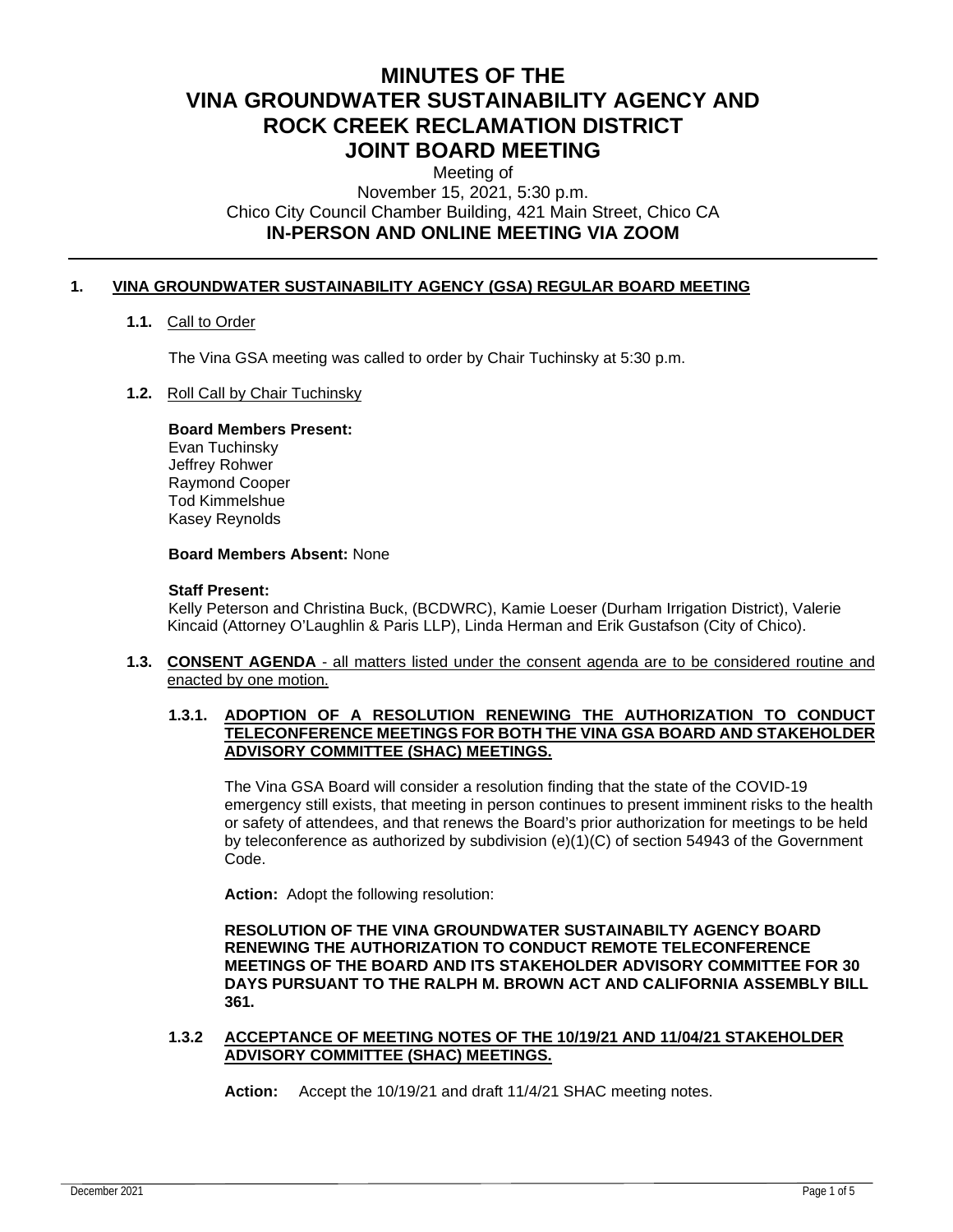#### **Vina GSA Board Action:**

Board Member Reynolds motioned to approve the consent agenda. Motion was seconded by Board Member Kimmelshue.

Motion carried and passed as follows:

AYES: Board Member Kimmelshue, Board Member Cooper, Board Member Reynolds, Vice Chair Rohwer, Chair Tuchinsky

NOES: None

ABSTAIN: None

#### **2. ROCK CREEK RECLAMATION DISTRICT (RCRD) SPECIAL BOARD MEETING**

**2.1.** Call to Order – Chair Crain

The Rock Creek Reclamation District (RCRD) GSA meeting was called to order Chair Crain at 5:37 p.m.

**2.2.** Roll Call by Chair Crain

#### **Board Members Present:**  Hal Crain Darren Rice Bruce McGowan Elvin Bentz Sue Vanella

**Board Members Absent:**  Dan Paiva and Jon Lavy

#### **Staff Present:**

Board Secretary Winley Durham.

**2.3. CONSENT AGENDA** - all matters listed under the consent agenda are to be considered routine and enacted by one motion.

#### **2.3.1. RESOLUTION AUTHORIZING TELECONFERENCE MEETINGS FOR THE RCRD GSA AND REGULAR BOARD MEETINGS.**

The RCRD Board will consider a resolution authorizing remote teleconference meetings of the RCRD GSA and regular Board meetings for a period of 30-days.

**Recommendation:** Approval of the following resolution.

#### **A RESOLUTION OF THE BOARD OF TRUSTEES OF THE ROCK CREEK RECLAMATION DISTRICT AUTHORIZING REMOTE MEETINGS OF THE BOARD OF ROCK CREEK RECLAMATION DISTRICT CONSISTENT WITH AB 361 AND THE BROWN ACT**

#### **2.3.2. APPROVAL OF PAYMENT OF CURRENT INVOICES**

The RCRD Board will consider approving payment of current outstanding invoices presented by RCRD Board Secretary Winley Durham.

**Recommendation:** Approve payment of the current invoices.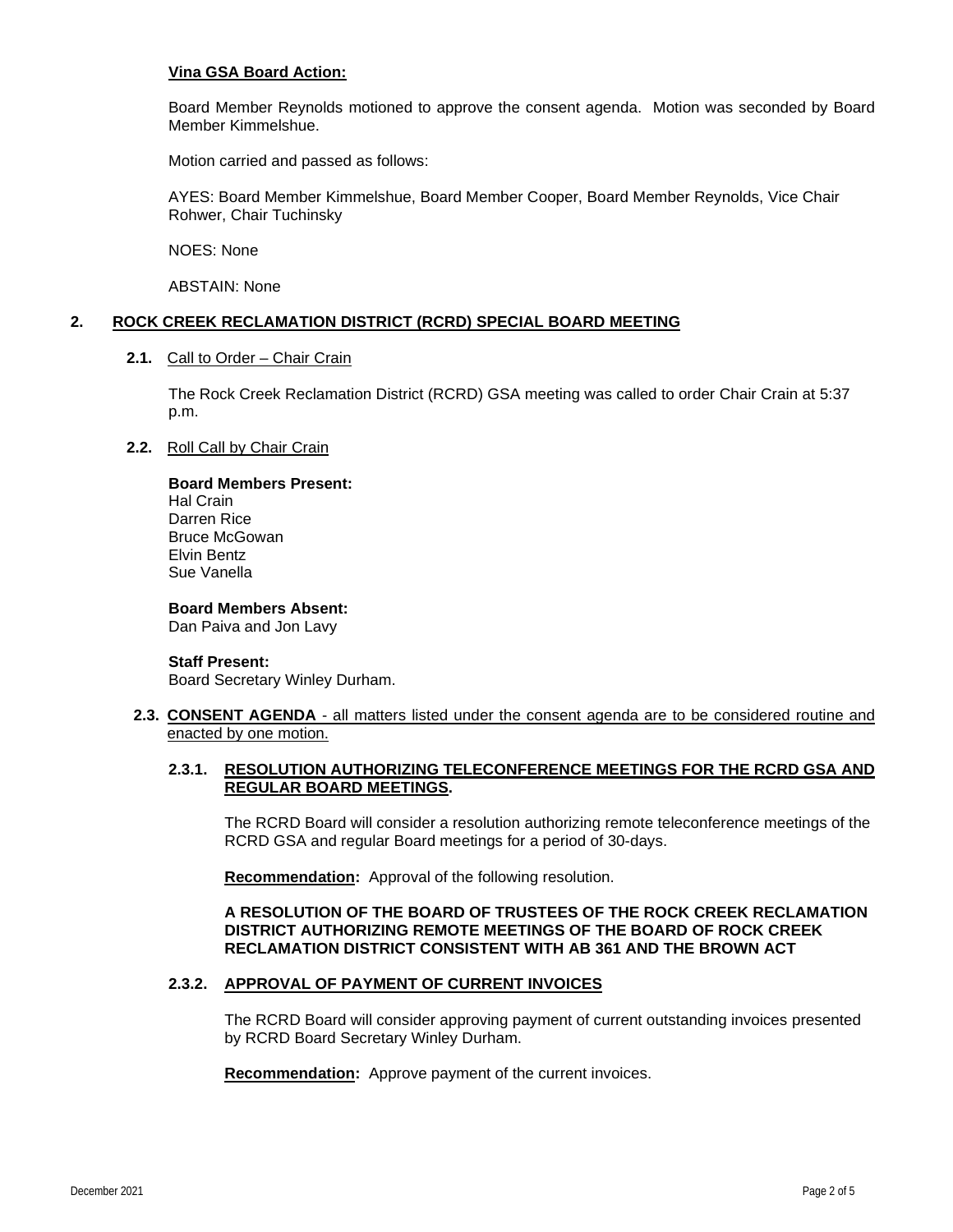#### **Rock Creek Reclamation District Board Action:**

Vice Chair Rice motioned to approve the consent agenda. Motion was seconded by Board Member Bentz.

Motion carried and passed as follows:

AYES: Chair Crain, Vice Chair Rice, Board Member McGowan, Board Member Bentz, Board Member Lavy and Board Member Vanella.

NOES: None

ABSENT: Board Member Paiva.

#### **3. PUBLIC HEARING**

#### **3.1. PUBLIC HEARING FOR THE CONSIDERATION OF THE DRAFT GROUNDWATER SUSTAINABILITY PLAN (GSP) FOR THE VINA GROUNDWATER SUBBASIN.**

The Vina GSA Management Committee provided information on the Draft GSP for the Vina subbasin including a summary of comments received during the 40-day public comment period. The Vina and RCRD GSA Boards provided comments and considered public comments on the Draft GSP during this public hearing. The Boards also considered the following proposed revisions to the following components of the GSP.

#### **3.1.1. CONSIDERATION OF AN ALTERNATIVE MEASURABLE OBJECTIVE FOR DECLINING GROUNDWATER LEVELS FOR THE VINA GSP.**

The Boards considered a proposed alternative Measurable Objective (MO) that uses a 2010- 2020 year average of declining groundwater levels rather than the year 2030 MO currently proposed in the Draft GSP.

#### **3.1.2. CONSIDERATION OF ADDING THE DEVELOPMENT OF AN INTERIM MILESTONE ACTION PLAN (IMAP) AS A MANAGEMENT ACTION IN THE GSP**

Both Boards considered a recommendation to add a Management Action project to the Projects and Management Action (PMA) Chapter 5 of GSP to develop an Interim Milestone Action Plan.

#### **3.1.3. CONSIDERATION OF PROPOSED REVISIONS TO THE PROJECT AND MANAGEMENT ACTIONS (PMA) CHAPTER 5 OF THE DRAFT GSP.**

The Boards considered recommendations from the RCRD Ad-Hoc Committee regarding proposed changes to the status of certain projects and management actions identified in Projects and Management Action (PMA) Chapter 5 of the Draft GSP, as well as proposed language from the Vina and RCRD GSA legal counselors for Section 5.1 entitled "Projects, Management Actions, and Adaptive Management Strategies".

Public Comments were received by Bruce Smith, Todd Greene, Nora Todenhagen, Tasha Levinson, Ann Dawson, and Jim Brobeck*.*  \_\_\_\_\_\_\_\_\_\_\_\_\_\_\_\_\_\_\_\_\_\_\_\_\_\_\_\_\_\_\_\_\_\_\_\_\_\_\_\_\_\_\_\_\_\_\_\_\_\_\_\_\_\_\_\_\_\_\_\_\_\_\_\_\_\_\_\_\_\_\_\_\_

\_\_\_\_\_\_\_\_\_\_\_\_\_\_\_\_\_\_\_\_\_\_\_\_\_\_\_\_\_\_\_\_\_\_\_\_\_\_\_\_\_\_\_\_\_\_\_\_\_\_\_\_\_\_\_\_\_\_\_\_\_\_\_\_\_\_\_\_\_\_\_\_\_

After discussion and public input on the above items, the Vina GSA and RCRD GSA Boards took the following actions:

#### **1. ALTERNATIVE MEASURABLE OBJECTIVE (MO):**

**Vina GSA Board Action:**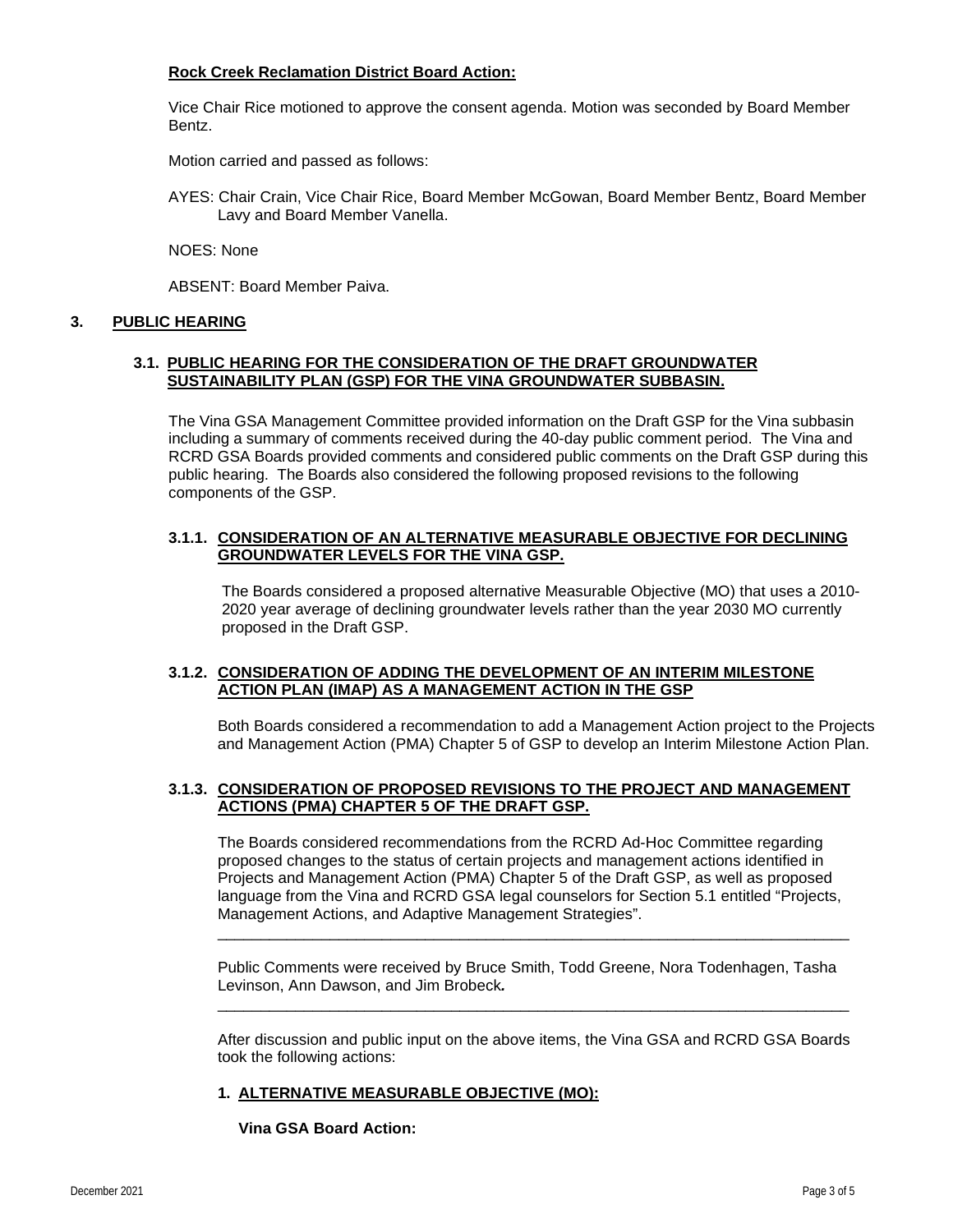Board Member Kimmelshue motioned to not use the alternative Measurable Objective and to keep the original 2030 MO currently used in the Draft GSP. The motion was seconded by Board Member Reynolds.

Motion carried and was passed as follows:

AYES: Board Member Kimmelshue, Board Member Cooper, Board Member Reynolds, and Vice Chair Rohwer

NOES: Chair Tuchinsky.

#### **Rock Creek Reclamation District Board Action:**

Board Member Rice motioned to not use the alternative MO and to keep the original 2030 MO currently used in the Draft GSP. The motion was seconded by Board Member McGowan.

Motion was seconded by Board Member Bentz.

Motion carried and was passed as follows:

AYES: Chair Crain, Vice Chair Rice, Board Member McGowan, and Board Member Bentz

NOES: Board Member Vanella

ABSENT: Board Member Lavy and Board Member Paiva.

#### **2. INTERIM MILESTONE ACTION PLAN (IMAP)**

#### **Vina GSA Board Action:**

Board Member Kimmelshue motioned to not include an Interim Milestone Action Plan as a new Management Action in the Draft GSP. The motion was seconded by Vice Chair Rohwer.

Motion carried and was passed as follows:

AYES: Board Member Kimmelshue, Board Member Cooper, Board Member Reynolds, and Vice Chair Rohwer

NOES: Chair Tuchinsky.

#### **Rock Creek Reclamation District Board Action:**

Board Member Rice motioned to not include an Interim Milestone Action Plan as a new Management Action in the Draft GSP. Motion was seconded by Board Member McGowan.

Motion carried and was passed as follows:

AYES: Chair Crain, Vice Chair Rice, Board Member McGowan, Board Member Bentz, and Board Member Vanella.

NOES: None

ABSENT: Board Member Lavy and Board Member Paiva.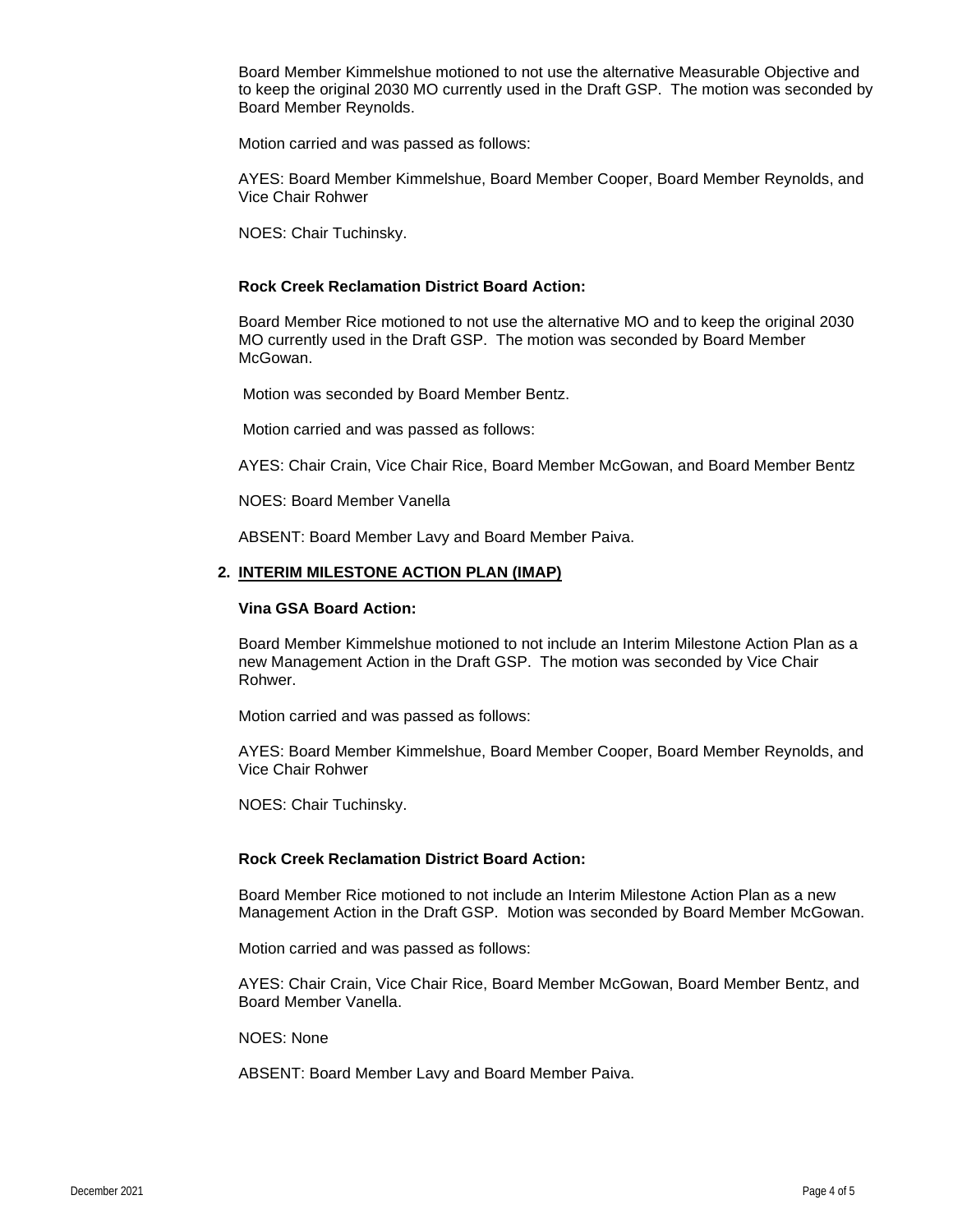#### **3. PROJECT AND MANAGEMENT ACTIONS (PMA) CHAPTER REVISIONS**

- a. The RCRD Ad-hoc Committee's recommendation to change the status of the following projects in the Project and Management Actions Chapter:
	- Streamflow Augmentation project changed from Planned to Potential.
	- Orchard Replacement project changed from Potential to Conceptual.
	- Miocene Canal project changed from Potential to Conceptual.
	- Water Education Initiative changed from Potential to Planned.
	- Fuels Management project changed from Potential to Planned.

The legal counsels for both the Vina GSA and RCRD GSA also recommended language revisions to Section 5.1 of the PMA chapter.

Board member Reynolds motioned to approve the RCRD Ad-hoc Committee's recommendations regarding the PMA projects, and the legal Counsels' revised language to Section 5.1. The motion was seconded by Board member Kimmelshue.

Motion carried and was passed as follows:

AYES: Board Member Kimmelshue, Board Member Cooper, Alternate Board Member Tandon, Vice Chair Rohwer and Chair Tuchinsky.

NOES: None

#### **Rock Creek Reclamation District Board Action:**

Board member McGowan motioned to approve the Ad-hoc Committee's recommendations. The motion was seconded by Vice Chair Rice.

Motion carried and was passed as follows:

AYES: Chair Crain, Vice Chair Rice, Board Member McGowan, Board Member Bentz, and Board Member Vanella.

NOES: None

ABSENT: Board Member Lavy and Board Member Paiva.

#### **4. BUSINESS FROM THE FLOOR**

Members of the public may address the Board at this time on any matter not already listed on the agenda; comments are limited to three minutes. The Board cannot take any action at this meeting on requests made under this section of the agenda.

\_\_\_\_\_\_\_\_\_\_\_\_\_\_\_\_\_\_\_\_\_\_\_\_\_\_\_\_\_\_\_\_\_\_\_\_\_\_\_\_\_\_\_\_\_\_\_\_\_\_\_\_\_\_\_\_\_\_\_\_\_\_\_\_\_\_\_\_\_\_\_\_\_\_\_\_\_\_\_\_\_\_\_\_\_\_

\_\_\_\_\_\_\_\_\_\_\_\_\_\_\_\_\_\_\_\_\_\_\_\_\_\_\_\_\_\_\_\_\_\_\_\_\_\_\_\_\_\_\_\_\_\_\_\_\_\_\_\_\_\_\_\_\_\_\_\_\_\_\_\_\_\_\_\_\_\_\_\_\_\_\_\_\_\_\_\_\_\_\_\_\_\_

Public Comments were received from Jim Brobeck.

**5.** *ADJOURNMENT –* The joint Vina GSA and RCRD GSA meeting adjourned at 7:42 p.m. to the next Vina GSA/RCRD GSA Joint Board Meeting to be held on December 15, 2021 at 6:00 p.m. in the Chico City Council Chamber Building at 421 Main Street, Chico CA 95928.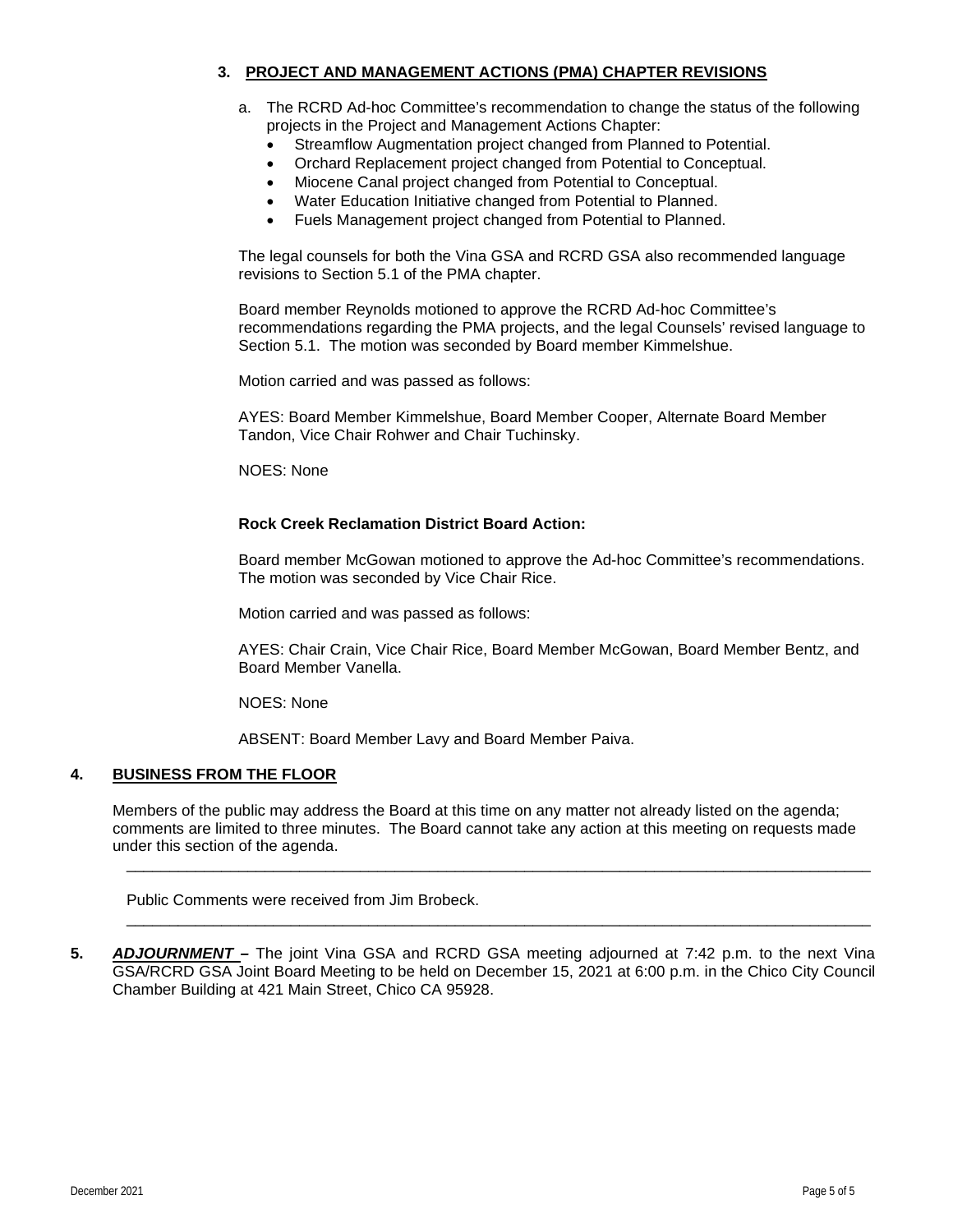

# **Vina Groundwater Sustainability Agency Agenda Transmittal**

**Contact: Kamie Loeser Phone: (530) 552-3590 Meeting Date: 12-15-21 Regular Agenda**

Department Summary:

The Sustainable Groundwater Management Act (SGMA) requires the Vina Subbasin GSP to be submitted within the statutory deadline of January 31, 2022 (Water Code § 10720.7(a)(1); 23 CCR § 355.4(a)(1). Both Boards are considering adoption of the GSP through the approval of a joint Resolution to Adopt the Final Groundwater Sustainability Plan for The Vina Groundwater Subbasin.

Staff will present a summary of the next steps (post-adoption) and the timeline for the Department of Water Resources' review/response process once the GSP is adopted and submitted.

The Draft Vina Subbasin Groundwater Sustainability Plan (GSP) was released for a 40-day public review period beginning on September 10, 2021 and ending October 19, 2021. As part of the public review process, two public workshops were held 1) an in-person workshop on October 4, 2021 and 2) a virtual workshop on October 13, 2021. In addition, the Vina GSA Stakeholder Advisory Committee (SHAC) met on October 19, 2021 and November 4, 2021 to provide comments on the draft GSP. On November 15, 2021 a public hearing to hear additional comments from the public pertaining to the draft GSP was also held.

The GSP proposed for adoption for the Vina Subbasin can be reviewed here: <https://www.vinagsa.org/groundwater-sustainability-plan-gsp-for-adoption>

A Public Comment Summary Memo, identifying key comment topics and a Public Comment Tracking Table with responses is included as Appendix 1-F of the GSP. All of the comments received during the 40-day public comment period as well as the clarifying questions posed during public workshops are included in this appendix. The comment tracking table also identifies eight letters submitted by members of the public (identified as P1 through P8) and seven letters submitted by agencies and organizations (identified as A1 through A7). The comment letters are cross referenced in the table and included in their entirety as part of the appendix.

The Vina GSA Management Committee in coordination with the consultant team reviewed all comments received and responded accordingly. Comments that resulted in edits, additions, or deletions to the GSP were documented in tracked changes for ease of review by the GSA Boards prior to adoption. These revisions are also noted in the comment tracking table. This tracked changes document is also available on the website listed above.

**Fiscal Impact:** Not applicable

**Staff Recommendation:** The Management Committee is recommending both Boards adopt the Resolution to Adopt the Final Groundwater Sustainability Plan for The Vina Groundwater Subbasin. The Resolution also authorizes the Management Committee to make minor typographical corrections and internal consistency edits to the GSP if needed prior to submittal to DWR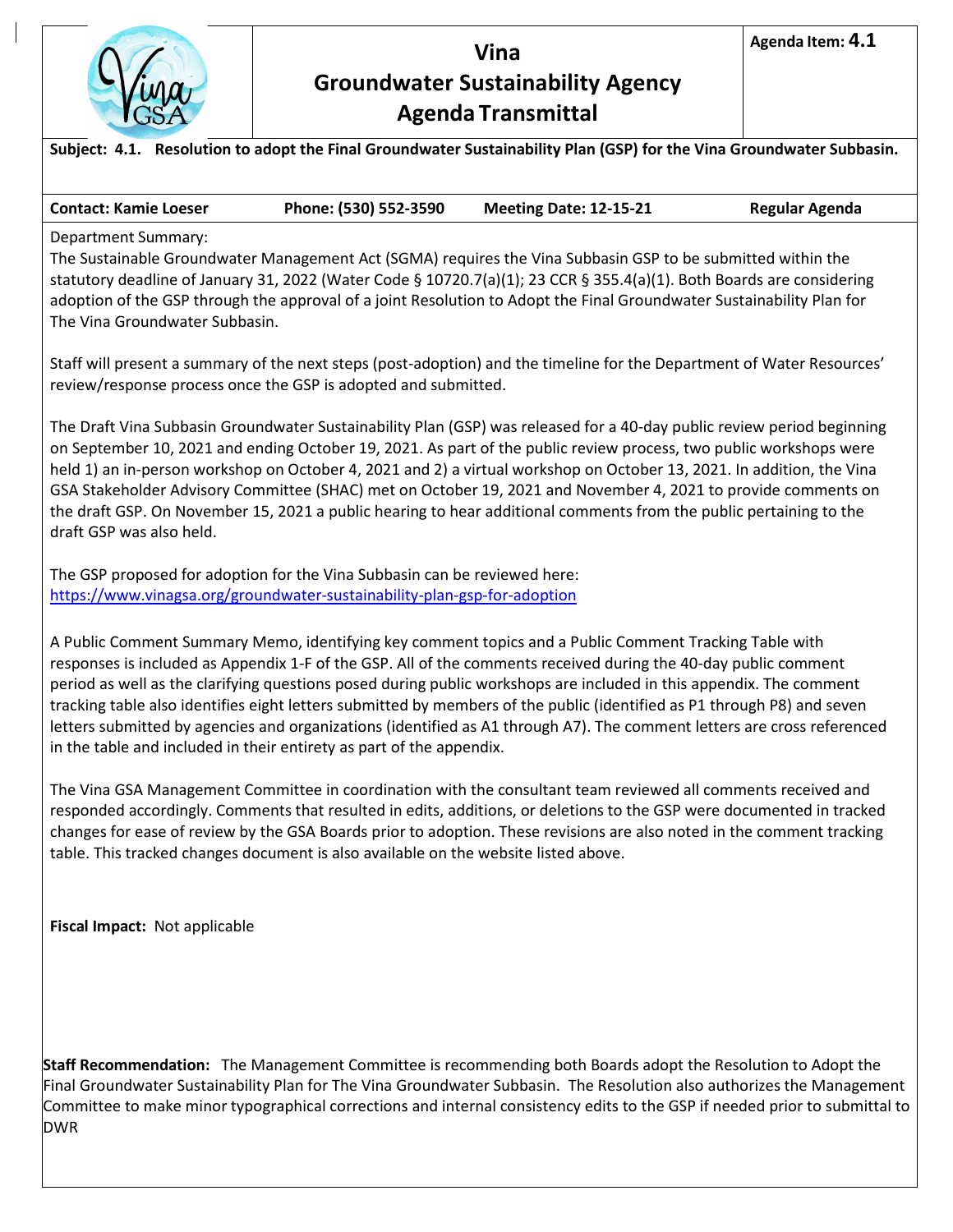## **JOINT RESOLUTION NO. 2021-01**

## **JOINT VINA GSA AND ROCK CREEK RECLAMATION DISTRICT GSA RESOLUTION ADOPTING THE FINAL GROUNDWATER SUSTAINABILITY PLAN FOR THE VINA GROUNDWATER SUBBASIN.**

**A. WHEREAS,** in August 2014, the California Legislature passed, and in September 2014 the Governor signed, legislation creating the Sustainable Groundwater Management Act ("SGMA") "to provide local groundwater sustainability agencies with the authority and technical and financial assistance necessary to sustainably manage groundwater" (Wat. Code, § 10720, (d)); and

**B. WHEREAS**, SGMA requires sustainable management through the development of groundwater sustainability plans ("GSPs"), which can be a single plan developed by one or more groundwater sustainability agency ("GSA") or multiple coordinated plans within a basin or subbasin (Wat. Code, § 10727); and

**C. WHEREAS**, SGMA requires a GSA manage groundwater in all basins designated by the Department of Water Resources ("DWR") as a medium or high priority, including the Vina Subbasin (designated basin number 5-021.57); and

**D. WHEREAS**, the County of Butte, City of Chico, Durham Irrigation District, and Rock Creek Reclamation District each elected to become a GSA for the purposes of sustainably managing groundwater in the Vina Subbasin, within its jurisdictional and GSA boundaries, pursuant to the requirements of SGMA; and

**E. WHEREAS**, on April 9, 2018, the County of Butte, City of Chico, and Durham Irrigation District GSAs entered into a Joint Powers Agreement to form the new Vina GSA; and

**F. WHEREAS**, on November 18, 2020, the Vina GSA entered into a cooperation agreement with the Rock Creek Reclamation District GSA ("RCRD GSA") to develop a single GSP for the Vina subbasin; and

**G. WHEREAS,** the GSAs cooperatively developed the draft Vina Subbasin GSP and released the draft GSP for public comment on September 21, 2021; and

**H. WHEREAS,** the pursuant to Water Code section 10728.4, Vina GSA and RCRD GSA held a noticed public hearing on November 15, 2021 to receive comments on the Draft Vina Subbasin GSP; and.

**I. WHEREAS**, the GSAs reviewed, considered and responded to comments on the Vina Subbasin GSP at the public hearing; and

**H. WHEREAS**, on June 28, 2021, the GSAs released the Notice of Intent pursuant to Water Code section 10728.4; and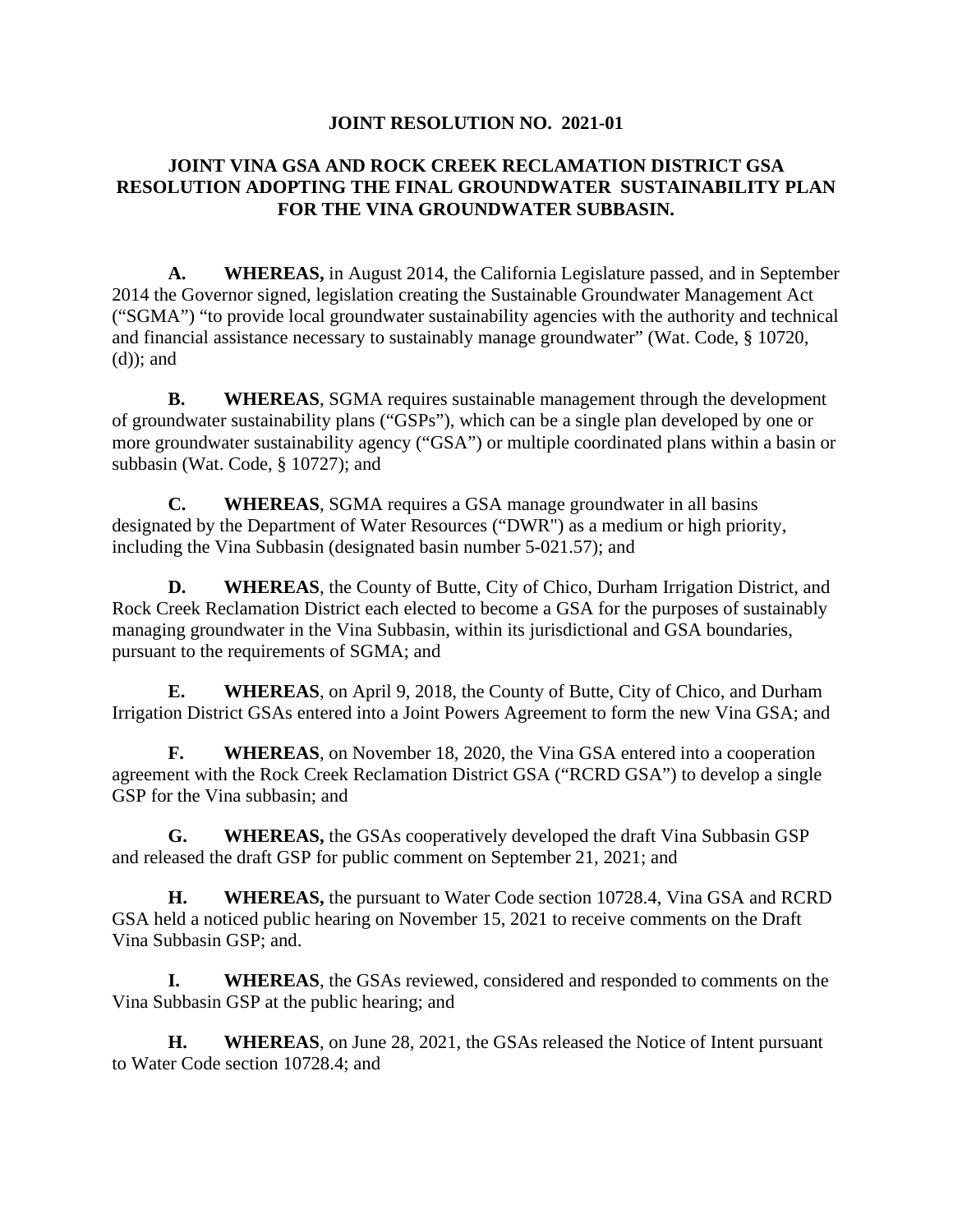**I. WHEREAS**, the GSAs released the final Vina Subbasin GSP on December 9, 2021;and

**NOW, THEREFORE, BE IT RESOLVED** that the Board of Directors of the Vina GSA and Board of Trustees of the Rock Creek Reclamation District GSA (collectively "Boards") find as follows:

- 1. The above Recitals are true and correct and are incorporated herein as findings of the Boards.
- 2. Boards hereby approve and adopt the Final Vina Subbasin GSP as attached in Exhibit A.
- 3. Preparation and adoption of the Vina Subbasin GSP through to this Resolution is not subject to the California Environmental Quality Act pursuant to Water Code section 10728.6.
- 4. The Boards authorize Butte County Department of Water and Resource Conservation on behalf of the Vina GSA and the RCRD GSA to take such other actions, such as making minor typographical corrections and internal consistency edits, as may be reasonably necessary to submit the Final Vina Subbasin GSP to DWR by January 31, 2022, and implement the purpose of this Resolution.

PASSED, APPROVED, AND ADOPTED this 15th day of December, 2021 by the following vote:

AYES:

NAYS:

ABSTAIN:

ABSENT:

Evan Tuchinsky Vina GSA, Chair

Hal Crain Rock Creek Reclamation District GSA, Chair

\_\_\_\_\_\_\_\_\_\_\_\_\_\_\_\_\_\_\_\_\_\_\_\_\_\_\_\_\_\_\_\_\_\_\_

\_\_\_\_\_\_\_\_\_\_\_\_\_\_\_\_\_\_\_\_\_\_\_\_\_\_\_\_\_\_

Attest:

\_\_\_\_\_\_\_\_\_\_\_\_\_\_\_\_\_\_\_\_\_\_\_\_\_\_\_\_\_\_\_\_\_\_\_\_\_ Date: \_\_\_\_\_\_\_\_\_\_\_\_\_\_\_\_\_\_\_\_\_\_\_\_

Linda Herman, Vina Management Committee